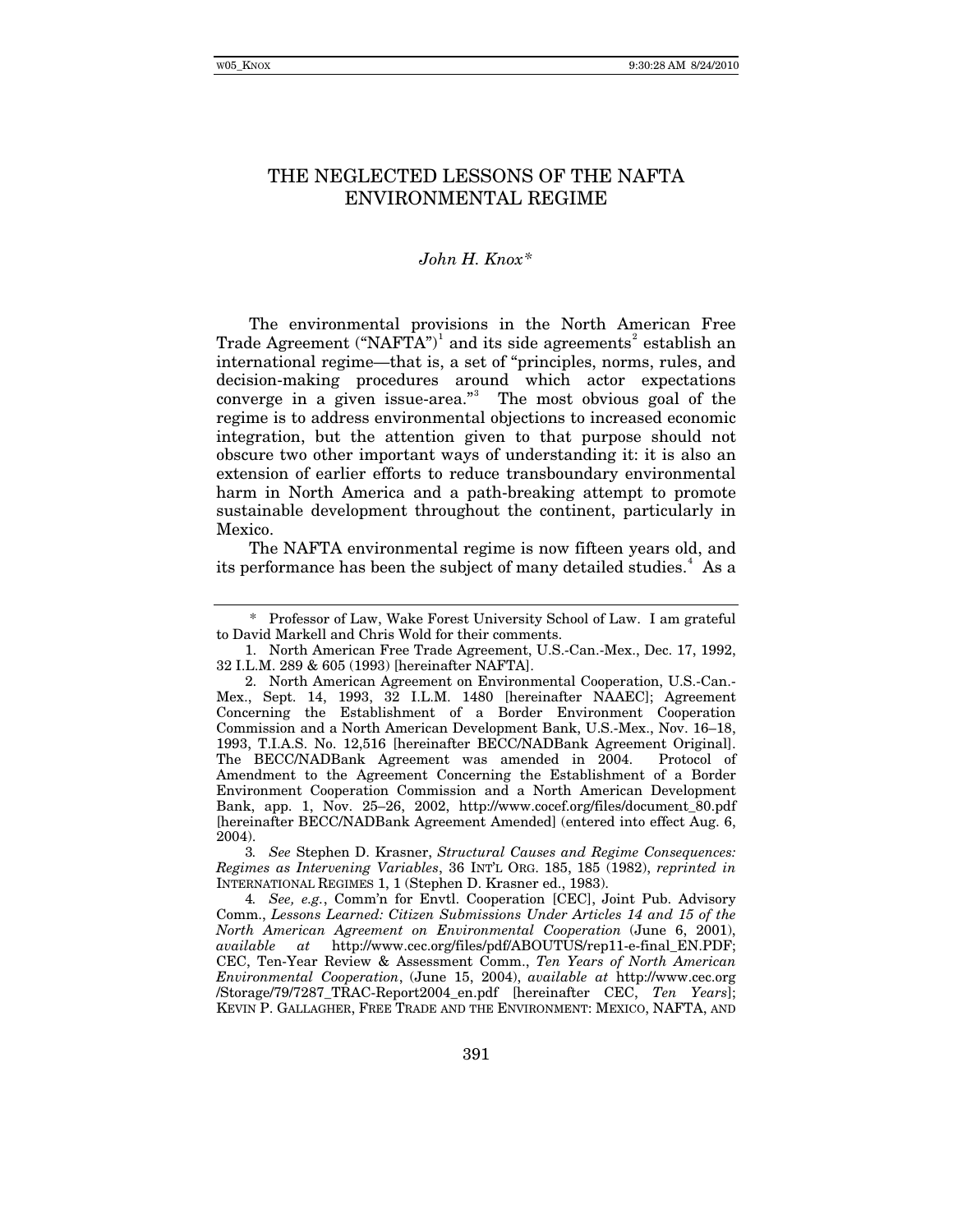result, it is possible to draw conclusions about how well it has succeeded at fulfilling each of these three purposes. As an attempt to solve "trade-and-environment" problems, it is undoubtedly a failure. From that perspective, it either addresses baseless concerns or is ineffective. As an effort to tackle transboundary environmental harm, the NAFTA regime has had mixed results. It has helped to decrease transboundary water pollution along the U.S.-Mexico border but otherwise has added little to the many bilateral institutions already directed at border environmental issues. The regime has had its greatest success as a regional effort to promote sustainable development. It has contributed to stronger environmental protections, especially in Mexico. Even in this light, however, its achievements appear minor when compared to the scale of the problems it faces.

The idea of including environmental elements in a trade agreement was innovative when NAFTA was negotiated in the early 1990s, but it has since become a cornerstone of U.S. trade policy. Each of the twelve U.S. free trade agreements negotiated since NAFTA includes environmental provisions.<sup>[5](#page-1-0)</sup> In effect, the United

BEYOND (2004); JONATHAN GRAUBART, LEGALIZING TRANSNATIONAL ACTIVISM: THE STRUGGLE TO GAIN SOCIAL CHANGE FROM NAFTA'S CITIZEN PETITIONS (2008); GREENING NAFTA: THE NORTH AMERICAN COMMISSION FOR ENVIRONMENTAL COOPERATION (David L. Markell & John H. Knox eds., 2003) [hereinafter GREENING NAFTA]; GARY CLYDE HUFBAUER & JEFFREY J. SCHOTT, NAFTA REVISITED: ACHIEVEMENTS AND CHALLENGES 153–98 (2005); PIERRE MARC JOHNSON & ANDRÉ BEAULIEU, THE ENVIRONMENT AND NAFTA: UNDERSTANDING AND IMPLEMENTING THE NEW CONTINENTAL LAW (1996); LINKING TRADE, ENVIRONMENT, AND SOCIAL COHESION (John J. Kirton & Virginia W. Maclaren eds., 2002); Randy L. Christensen, *The Citizen Submission Process Under NAFTA: Observations After 10 Years*, 14 J. ENVTL. L. & PRAC. 165 (2004); Joseph F. DiMento & Pamela M. Doughman, *Soft Teeth in the Back of the Mouth: The NAFTA Environmental Side Agreement Implemented*, 10 GEO. INT'L ENVTL. L. REV. 651 (1998); Chris Wold, *Evaluating NAFTA and the Commission for Environmental Cooperation: Lessons for Integrating Trade and Environment in Free Trade Agreements*, 28 ST. LOUIS U. PUB. L. REV. 201 (2008); Tseming Yang, *The Effectiveness of the NAFTA Environmental Side Agreement's Citizen Submissions Process: A Case Study of* Metales y Derivados, 76 U. COLO. L. REV. 443 (2005). In addition, the U.S. National Advisory Committee has maintained a running commentary on the performance of the Commission for Environmental Cooperation, the institution created by the North American Agreement on Environmental Cooperation ("NAAEC"), from its inception. The reports and advice letters of the Committee are available at http://www.epa.gov /ocem/nac. (I should disclose that I chaired the Committee for several years, until 2005.)

<span id="page-1-0"></span><sup>5</sup>*. See* Agreement on the Establishment of a Free Trade Area, U.S.- Jordan, art. 5, Oct. 24, 2000, 41 I.L.M. 63 (2002) [hereinafter Jordan FTA]; Free Trade Agreement, U.S.-Sing., ch. 18, May 6, 2003, http://www.ustr.gov/trade -agreements/free-trade-agreements/singapore-fta [hereinafter Singapore FTA]; Free Trade Agreement, U.S.-Chile, ch. 19, June 6, 2003, http://www.ustr.gov /trade-agreements/free-trade-agreements/chile-fta [hereinafter Chile FTA]; Free Trade Agreement, U.S.-Austl., ch. 19, May 18, 2004, http://www.ustr.gov/trade -agreements/free-trade-agreements/australian-fta [hereinafter Australia FTA];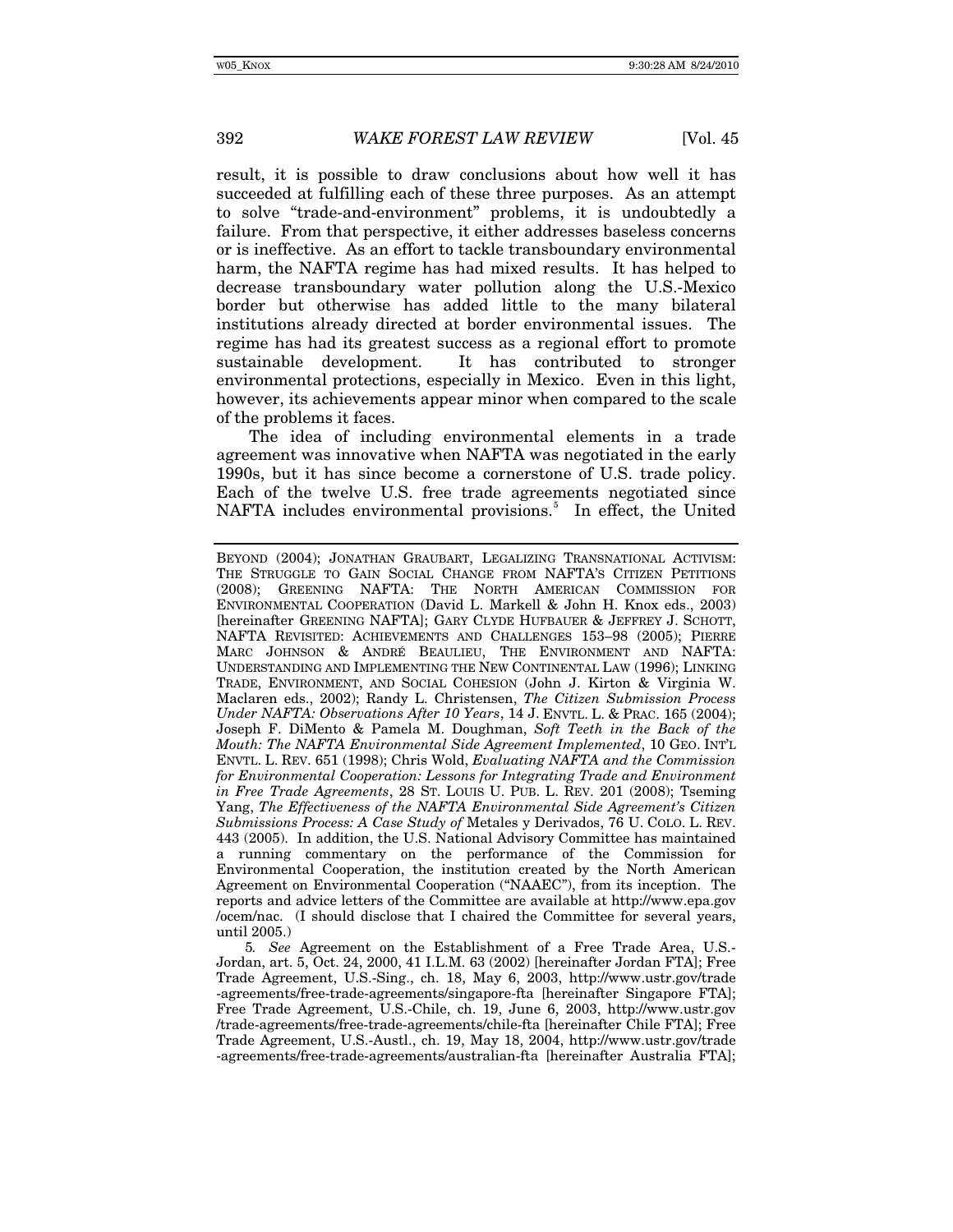States requires its trading partners to accept an embedded environmental regime as a condition to entering into a free trade  $agreement.<sup>6</sup>$  $agreement.<sup>6</sup>$  $agreement.<sup>6</sup>$ 

The post-NAFTA environmental provisions closely resemble one another, so much so that they were evidently negotiated on the basis of a common template. This template varies in important respects from the original NAFTA regime. One might expect that the changes reflect the lessons learned from experience with that regime, especially since the post-NAFTA trade agreements were negotiated years after NAFTA and its side agreements entered into force.<sup>[7](#page-2-1)</sup> The United States could have negotiated new agreements that dropped the provisions aimed at baseless trade-andenvironment concerns, for example, and strengthened the elements promoting sustainable development. Instead of improving on the original, however, the United States has done just the opposite. The post-NAFTA agreements copy elements from the NAFTA agreements that have proven ineffective, and they fail to include, much less strengthen, more promising provisions. As a result, the environmental provisions in the later agreements are weaker than the NAFTA environmental regime, and they are far weaker than

Free Trade Agreement, U.S.-Morocco, ch. 17, June 15, 2004, http://www.ustr.gov/trade-agreements/free-trade-agreements/morocco-fta

<sup>[</sup>hereinafter Morocco FTA]; Dominican Republic–Central America–United States Free Trade Agreement, ch. 17, Aug. 5, 2004, http://www.ustr.gov/trade -agreements/free-trade-agreements/cafta-dr-domincan-republic-central-america -fta [hereinafter CAFTA-DR]; Agreement on the Establishment of a Free Trade Area, U.S.-Bahr., ch. 16, Sept. 14, 2004, http://www.ustr.gov/trade-agreements /free-trade-agreements/bahrain-fta [hereinafter Bahrain FTA]; Agreement on the Establishment of a Free Trade Area, U.S.-Oman, ch. 17, Jan. 19, 2006, http://www.ustr.gov/trade-agreements/free-trade-agreements/oman-fta

<sup>[</sup>hereinafter Oman FTA]; Trade Promotion Agreement, U.S.-Peru, ch. 18, Apr. 12, 2006, http://www.ustr.gov/trade-agreements/free-trade-agreements/peru-tpa [hereinafter Peru TPA]; Trade Promotion Agreement, U.S.-Colom., ch. 18, Nov. 22, 2006 (not in force), http://www.ustr.gov/trade-agreements/free-trade -agreements/columbia-fta [hereinafter Colombia TPA]; Trade Promotion Agreement, U.S.-Pan., ch. 17, June 28, 2007, http://www.ustr.gov/trade -agreements/free-trade-agreements/panama-tpa [hereinafter Panama TPA] (not in force); Free Trade Agreement, U.S.-Korea, ch. 20, June 30, 2007 (not in force), http://www.ustr.gov/trade-agreements/free-trade-agreements/korus-fta [hereinafter Korea FTA].Some of the agreements also have side letters or understandings on environmental issues. agreements—with Columbia, Panama, and South Korea—have not received congressional approval and have not entered into force.

<span id="page-2-0"></span><sup>6.</sup> This Article examines U.S. bilateral and regional free trade agreements, not multilateral trade agreements under the umbrella of the World Trade Organization. The most recent round of multilateral trade negotiations, which has been stalled for years, does not appear likely to incorporate significant environmental protections.

<span id="page-2-1"></span><sup>7.</sup> NAFTA and the NAAEC entered into force on January 1, 1994. The next U.S. free trade agreement, with Jordan, was signed in October 2000; the rest were signed between May 2003 and June 2007. *See supra* notes 1, 2, 5.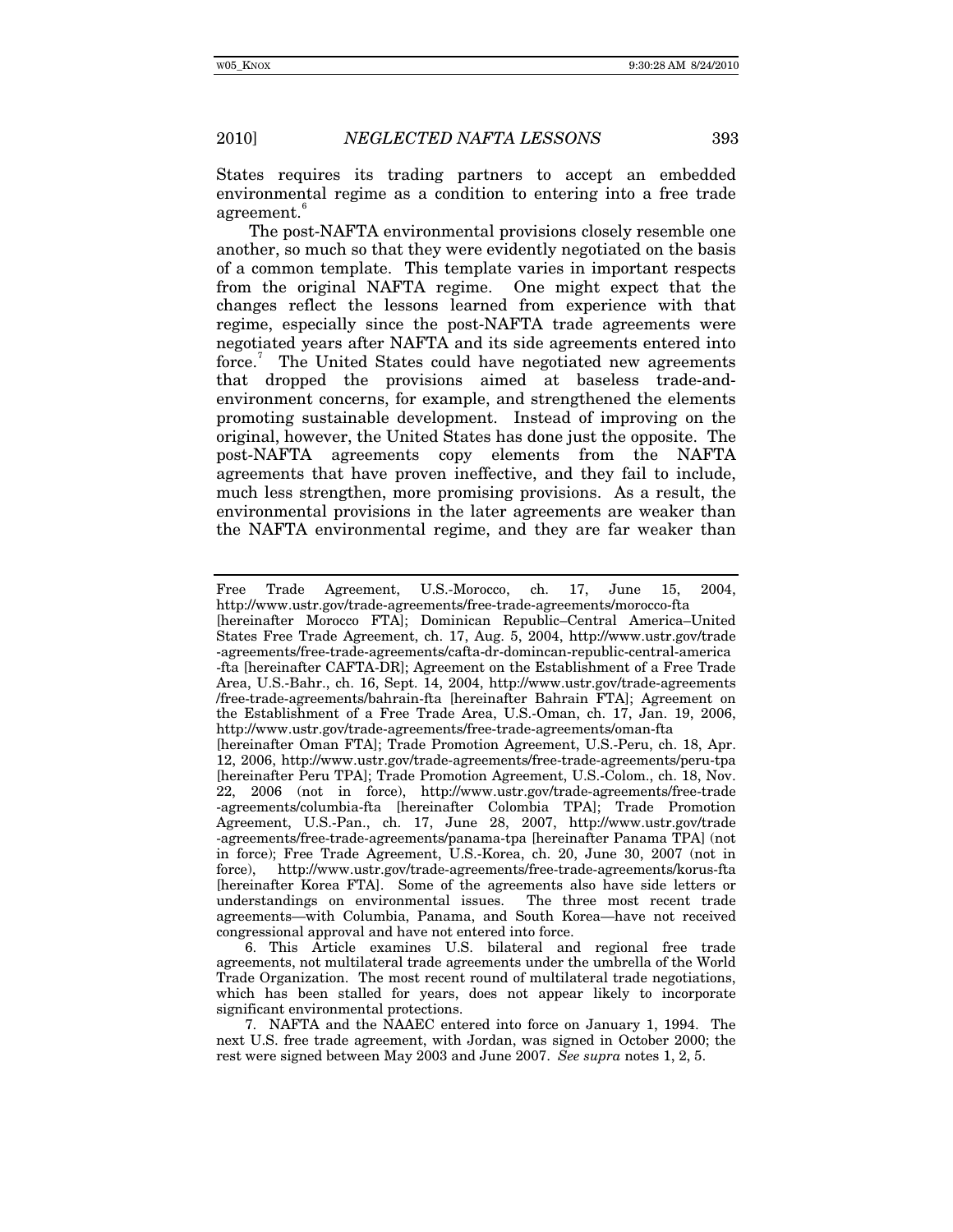they could have been had its lessons been taken into account.

Part I of this Article describes the NAFTA environmental regime and the lessons learned from its experience. Part II explains how the United States has failed to incorporate those lessons in its post-NAFTA free trade agreements. The Article concludes by briefly suggesting possible reasons for this failure.

### I. THE NAFTA ENVIRONMENTAL REGIME

Most of the components of the NAFTA environmental regime are in the two environmental side agreements to NAFTA: the North American Agreement on Environmental Cooperation ("NAAEC"), to which all three NAFTA countries belong,<sup>[8](#page-3-0)</sup> and the U.S.-Mexico agreement creating a Border Environment Cooperation Commission ("BECC") and a North American Development Bank ("NADBank")." The Clinton administration negotiated the agreements as supplemental agreements to NAFTA, which had already been negotiated and signed by the first Bush administration.<sup>[10](#page-3-2)</sup> The NAAEC and the BECC/NADBank Agreement responded to environmental criticisms of NAFTA, but NAFTA itself has a few provisions that address environmental concerns. The NAFTA environmental regime, as I use the term, comprises elements from all three agreements.

The following Subparts separately analyze those elements that comprise (a) a trade-and-environment regime designed to address environmental concerns with international trade, (b) a continuation of long-standing bilateral efforts to combat transboundary environmental harm in North America, and (c) a regional effort to promote sustainable development.

#### *A. Trade and the Environment*

A vast literature describes environmental concerns with trade in general<sup>[11](#page-3-3)</sup> and with NAFTA in particular.<sup>[12](#page-3-4)</sup> Three overriding concerns have been (1) the threat of a regulatory "race to the bottom," (2) legal conflicts between trade agreements and

<sup>8.</sup> NAAEC, *supra* note 2.

<sup>9.</sup> BECC/NADBank Agreement Amended, *supra* note 2.

<span id="page-3-2"></span><span id="page-3-1"></span><span id="page-3-0"></span><sup>10</sup>*. See* John H. Knox & David L. Markell, *The Innovative North American Commission for Environmental Cooperation*, *in* GREENING NAFTA, *supra* note 4, at 1, 7–8.

<span id="page-3-3"></span><sup>11.</sup> For an overview, see Chris Wold, *Taking Stock: Trade's Environmental Scorecard After Twenty Years of "Trade and Environment*,*"* 45 WAKE FOREST L. REV. 319 (2010).

<span id="page-3-4"></span><sup>12</sup>*. See, e.g.*, JOHN J. AUDLEY, GREEN POLITICS AND GLOBAL TRADE: NAFTA AND THE FUTURE OF ENVIRONMENTAL POLITICS (1997); BARBARA HOGENBOOM, MEXICO AND THE NAFTA ENVIRONMENT DEBATE: THE TRANSNATIONAL POLITICS OF ECONOMIC INTEGRATION (1998); JOHNSON & BEAULIEU, *supra* note 4; DiMento & Doughman, *supra* note 4; Knox & Markell, *supra* note 10.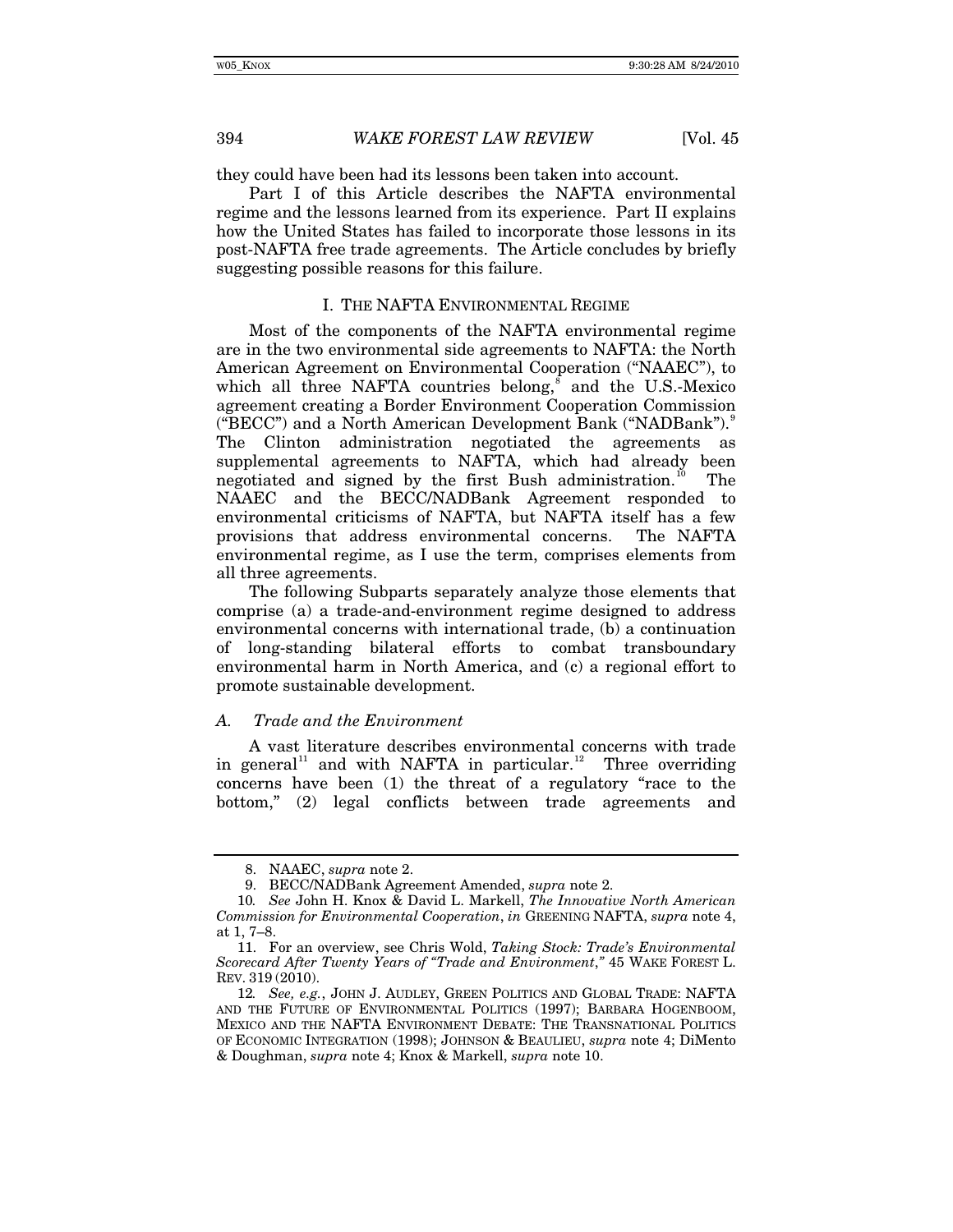environmental laws, and  $(3)$  trade-led environmental degradation.<sup>[13](#page-4-0)</sup> The following sections describe how the NAFTA agreements responded to each of those concerns and how successful those responses have been.

## *1. Pollution Havens and the Race to the Bottom*

When NAFTA was negotiated, many environmentalist critics believed that it would lead U.S. and Canadian companies to move their operations to Mexico to take advantage of lower Mexican environmental standards.[14](#page-4-1) Treating Mexican sites as "pollution havens" would obviously be bad for the Mexican environment; in addition, it would put pressure on the U.S. and Canadian governments to lower their own environmental standards to keep companies at home. The result would be a regulatory "race to the bottom." NAFTA addresses the fear of pollution havens in its Article 1114, which states only that parties "should not" lower their domestic environmental (or health or safety) standards to encourage foreign investment.<sup>[15](#page-4-2)</sup> This extraordinarily weak language imposes no real legal obligation on the parties.

A primary purpose of the NAAEC was to strengthen protections against pollution havens.<sup>[16](#page-4-3)</sup> By the time President Clinton took office, U.S. government officials and outside observers more or less agreed that the weakness of Mexican environmental standards arose not from the standards as written, which were comparable to those of the United States, but rather from the lack of compliance with the laws in practice.<sup>[17](#page-4-4)</sup> As a result, the NAAEC was designed to improve environmental enforcement. To that end, the agreement includes five elements which, together with NAFTA's Article 1114, can be considered the "Pollution Haven Package" of the NAFTA environmental regime.

Two of the elements in the NAAEC recast the hortatory language of Article 1114 in legally binding terms. One of the obligations takes on ineffective enforcement directly by requiring each of the three parties to "effectively enforce its environmental<br>laws."<sup>18</sup> To prevent a party from evading the intent of this To prevent a party from evading the intent of this obligation by weakening its laws (thus making it easier to "effectively enforce" them), another provision requires each party to

<span id="page-4-1"></span><span id="page-4-0"></span><sup>13.</sup> These concerns are often called competitiveness effects, regulatory effects, and scale and compositional effects, respectively. *See* Wold, *supra* note 11, at 323–24. Critics have also emphasized the lack of transparency in the resolution of conflicts between trade liberalization and environmental protection. *See, e.g.*, *id.* at 324–25. This Article includes this concern in its discussion of legal conflicts. *See infra* Part I.A.2.

<sup>14.</sup> HOGENBOOM, *supra* note 12, at 149.

<sup>15.</sup> NAFTA, *supra* note 1, art. 1114, para. 2.

<span id="page-4-3"></span><span id="page-4-2"></span><sup>16</sup>*. See* Knox & Markell, *supra* note 10, at 1, 11.

<span id="page-4-4"></span><sup>17</sup>*. Id.* at 5.

<span id="page-4-5"></span><sup>18.</sup> NAAEC, *supra* note 2, art. 5, para. 1.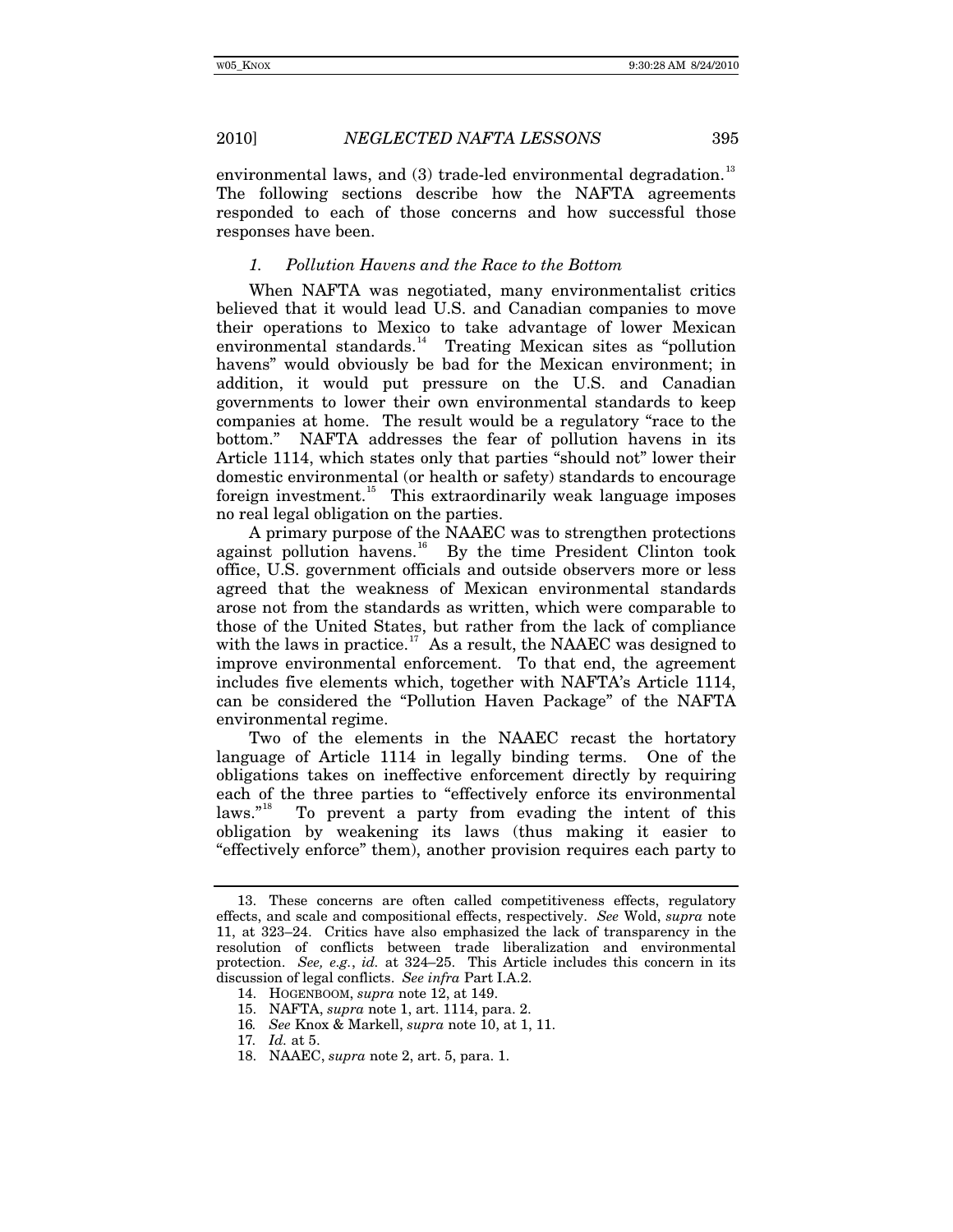"ensure that its laws and regulations provide for high levels of environmental protection and [to] strive to continue to improve those laws and regulations."[19](#page-5-0)

Another element of the Pollution Haven Package provides for cooperation among the parties to promote effective enforcement. The NAAEC establishes an international organization, the Commission for Environmental Cooperation ("CEC"), whose governing body, the Council, is composed of the parties' environmental ministers or their designates.<sup>[20](#page-5-1)</sup> The NAAEC specifically enjoins the Council to encourage effective enforcement of and compliance with domestic environmental laws.<sup>2</sup>

Alone, these elements cannot ensure compliance by the parties with their obligation to enforce their environmental laws. The NAAEC therefore establishes two mechanisms designed to increase pressure on the parties to comply. One is a procedure through which any person or nongovernmental organization<sup>[22](#page-5-3)</sup> residing in one of the NAFTA countries may file a complaint with the CEC Secretariat alleging that any of the NAFTA parties is failing to effectively enforce its environmental laws.<sup>[23](#page-5-4)</sup> The Secretariat reviews the submission to see if it meets certain basic requirements; if it does, the Secretariat requests the concerned party file a response and, on that basis, decides whether the submission warrants an investigative report.<sup>[24](#page-5-5)</sup> By shining a spotlight on instances of noncompliance, this citizen submissions procedure may embarrass countries into raising their levels of enforcement. $25$ 

The other compliance mechanism, created by Part Five of the NAAEC, is an intergovernmental dispute resolution procedure under which any party may accuse another of engaging in "a persistent pattern of failure . . . to effectively enforce its environmental law."<sup>[26](#page-5-7)</sup> The Council may convene an arbitral panel to hear the complaint and, under certain circumstances, the panel has the authority to establish an "action plan" to remedy the problem

<sup>19</sup>*. Id.* art. 3.

<sup>20</sup>*. Id.* arts. 8–9, para 1.

<sup>21</sup>*. Id.* art. 10, para. 4(a)–(b).

<span id="page-5-3"></span><span id="page-5-2"></span><span id="page-5-1"></span><span id="page-5-0"></span><sup>22.</sup> The term "non-governmental organization" is defined to include "any scientific, professional, business, nonprofit, or public interest organization or association which is neither affiliated with, nor under the direction of, a government." *Id.* art. 45, para. 1(b).

<sup>23</sup>*. Id.* art. 14, para. 1.

<sup>24</sup>*. Id.* arts. 14–15.

<span id="page-5-7"></span><span id="page-5-6"></span><span id="page-5-5"></span><span id="page-5-4"></span><sup>25</sup>*. See* John H. Knox, *A New Approach to Compliance with International Environmental Law: The Submissions Procedure of the NAFTA Environmental Commission*, 28 ECOLOGY L.Q. 1, 75 (2001); David L. Markell, *The Commission for Environmental Cooperation's Citizen Submissions Process*, 12 GEO. INT'L ENVTL. L. REV. 545, 571–72 (2000); Kal Raustiala, *Citizen Submissions and Treaty Review in the NAAEC*, *in* GREENING NAFTA, *supra* note 4, at 256, 261.

<sup>26.</sup> NAAEC, *supra* note 2, art. 22, para. 1.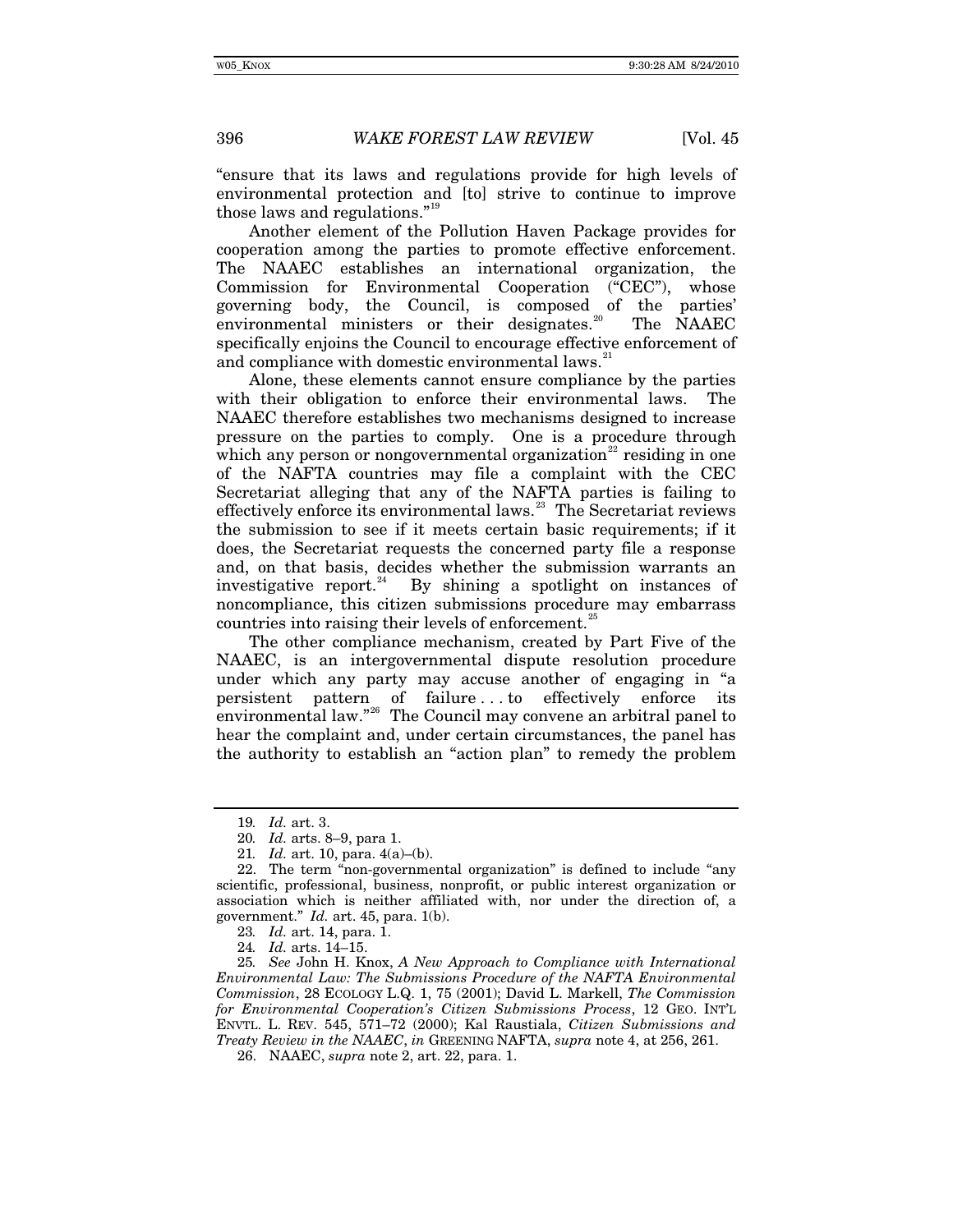and to impose fines on a recalcitrant party.<sup>[27](#page-6-0)</sup> If the party does not pay, the complaining party may suspend NAFTA benefits.<sup>2</sup>

How successful has the Pollution Haven Package been at ensuring effective enforcement of domestic environmental laws? Critics argued from the outset that the two compliance mechanisms would have little or no ability to deter the creation of a Mexican pollution haven that would attract U.S. and Canadian firms.<sup>[29](#page-6-2)</sup> The Secretariat report that results from the submissions procedure is not only nonbinding, it is merely a "factual record" that does not even include a clear conclusion as to whether a party has violated its obligations under the NAAEC.<sup>[30](#page-6-3)</sup> While the Part Five procedure offers the possibility of more serious sanctions, it sets out many hurdles that must be overcome before an arbitral panel could decide whether a party has engaged in a persistent pattern of ineffective enforcement.<sup>3</sup>

Worse, both mechanisms are under the control of the very governments whose conduct would be in question, which have every incentive not to allow the mechanisms to operate in a way that would force them to change their behavior. While the citizen submissions go to Secretariat officials, who should be independent of party control, $32$  only the Council, by a two-thirds vote, may authorize preparation of a factual record.<sup>[33](#page-6-6)</sup> Only a state party may trigger the Part Five procedure, and again a two-thirds vote of the Council is necessary to convene an arbitral panel.<sup>[34](#page-6-7)</sup>

Experience with the compliance procedures has borne out these criticisms in different degrees. The sanctions offered by Part Five do appear to be illusory. No government has ever brought a complaint to dispute resolution under Part Five, and the NAFTA parties have never even negotiated the rules of procedure for the arbitral panels.<sup>[35](#page-6-8)</sup> In contrast, the citizen submissions procedure has been significantly more successful. It has attracted a steady stream of submissions, and the Council has approved nearly every Secretariat request for a factual record. $36$  But the Council has

31*. See* NAAEC, *supra* note 2, arts. 22–33.

32*. See id.* art. 11, para. 4.

- 33*. Id.* art. 15, para. 2.
- <span id="page-6-8"></span>34*. Id.* art. 24, para. 1.
- 35. Geoff Garver, *Tooth Decay*, 25 ENVTL. F. 34, 35, 38 (2008).
- <span id="page-6-9"></span>36*. See* John H. Knox, *The 2005 Activity of the NAFTA Tribunals*, 100 AM.

<sup>27</sup>*. Id.* arts. 24, 33–34.

<span id="page-6-1"></span><span id="page-6-0"></span><sup>28</sup>*. Id.* art. 36. In place of the suspension of trade benefits against it, Canada agreed that decisions of arbitral panels may be enforced directly in Canadian court. *Id.* Annex 36A.

<span id="page-6-2"></span><sup>29</sup>*. E.g.*, Jay Tutchton, *The Citizen Petition Process Under NAFTA's Environmental Side Agreement: It's Easy to Use, but Does It Work?*, 26 ENVTL. L. REP. 10,031, 10,031 (1996).

<span id="page-6-7"></span><span id="page-6-6"></span><span id="page-6-5"></span><span id="page-6-4"></span><span id="page-6-3"></span><sup>30</sup>*. See* CEC, About Submissions on Enforcement Matters, http://www.cec.org/Page.asp?pageID=122&ContentID=921&SiteNodeID=536 (last visited May 7, 2010).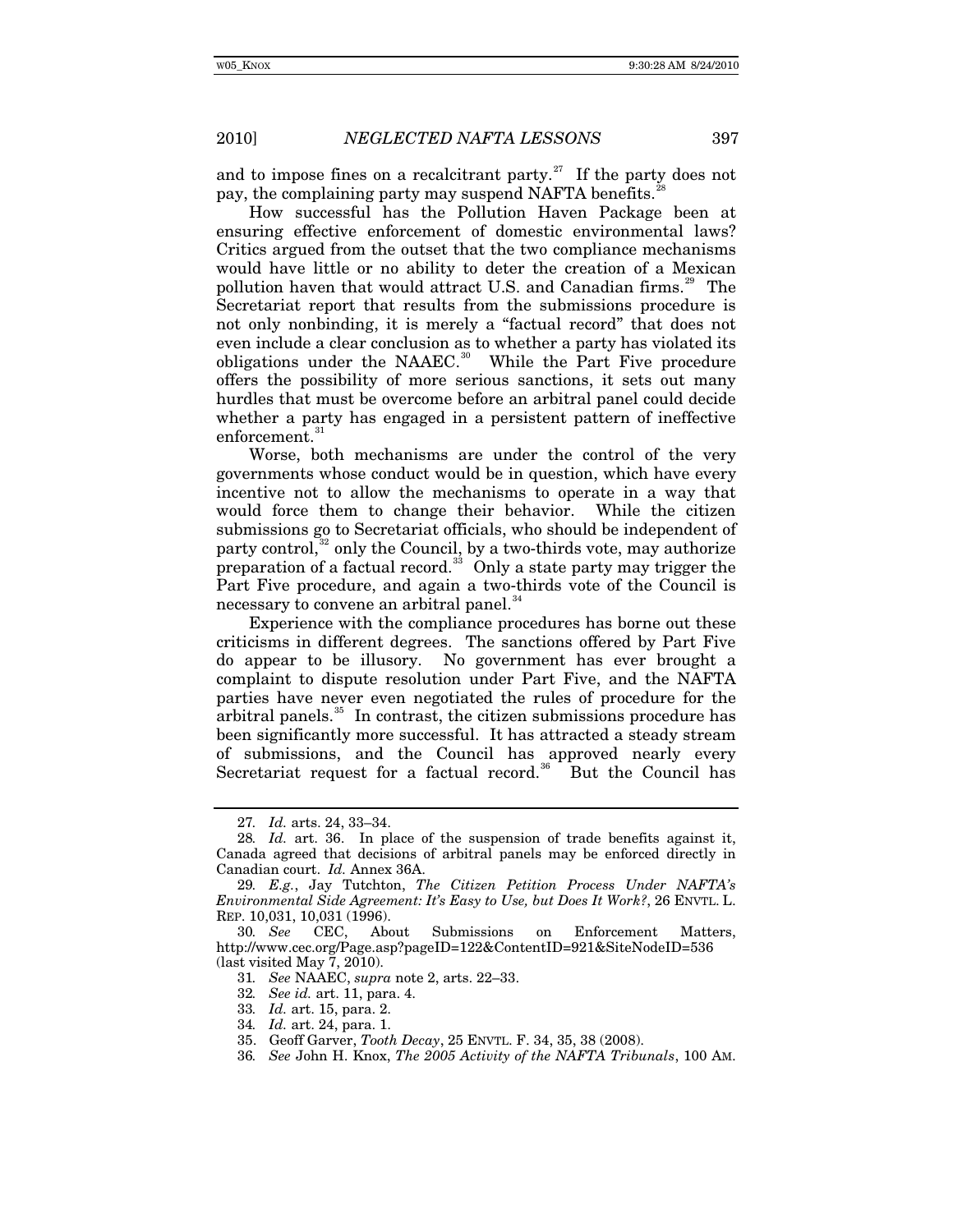limited the effectiveness of the procedure by delaying approval of factual records and restricting their scope.

In the context of the concern these provisions were intended to address, however, there is a much more fundamental problem. Studies, including those prepared under the auspices of the CEC itself, have consistently indicated that the fear of pollution havens is largely baseless. The marginal costs of abating pollution in developed countries, such as the United States, are simply not high enough to induce companies to move their operations abroad in search of lower costs in countries with lower environmental standards.<sup>[38](#page-7-1)</sup> As a result, whether the Pollution Haven Package is strong enough to avert an environmental race to the bottom is moot; no such race is occurring. This is undoubtedly good news for those concerned about the implications of trade agreements for environmental protection. It means that the NAFTA countries can raise their environmental standards without worrying about driving away private companies.<sup>[39](#page-7-2)</sup> But it is bad news for the utility of the NAFTA environmental regime. To the extent that its elements are designed to prevent companies from fleeing their home countries in search of pollution havens, it addresses a nonexistent problem.

## *2. Potential Legal Conflicts Between Trade Agreements and Environmental Protection*

In the 1990s, environmental critics of trade agreements particularly feared that the agreements would give rise to legal conflicts with domestic and international environmental rules, and that such conflicts would be decided by trade tribunals biased toward free trade and closed to outside influence. These fears had been raised by the 1991 *Tuna-Dolphin* decision, in which an arbitral panel convened under the General Agreement on Tariffs and Trade ("GATT") agreed with Mexico that a U.S. law restricting imports of

J. INT'L L. 429, 439 (2006); David L. Markell, *The Role of Spotlighting Procedures in Promoting Citizen Participation, Transparency, and Accountability*, 45 WAKE FOREST L. REV. 425, 454–55 (2010).

<sup>37.</sup> Garver, *supra* note 35, at 35–38; Markell, *supra* note 36, at 440–51.

<span id="page-7-1"></span><span id="page-7-0"></span><sup>38.</sup> CEC, *Free Trade and the Environment: The Picture Becomes Clearer*, at 13 (2002), *available at* http://www.cec.org/Storage/47/3994\_FreeTrade-en -fin.pdf; GALLAGHER, *supra* note 4, at 25–33; HÅKAN NORDSTRÖM & SCOTT VAUGHAN, TRADE AND ENVIRONMENT 38 (1999), *available at* http://www.wto.org /english/news\_e/pres99\_e/environment.pdf; Claudia Schatan, *The Environmental Impact of Mexican Manufacturing Exports Under NAFTA*, *in*  GREENING NAFTA, *supra* note 4, at 133, 146–48; Wold, *supra* note 4, at 223–24. "A related explanation is that many firms are simply too large and cumbersome to move to another location, and they need to stay close to their product markets." GALLAGHER, *supra* note 4, at 31. Of course, companies may have economic incentives to move overseas for other reasons, such as lower labor costs, which make up a much higher proportion of most firms' costs of production.

<span id="page-7-2"></span><sup>39.</sup> GALLAGHER, *supra* note 4, at 32–33.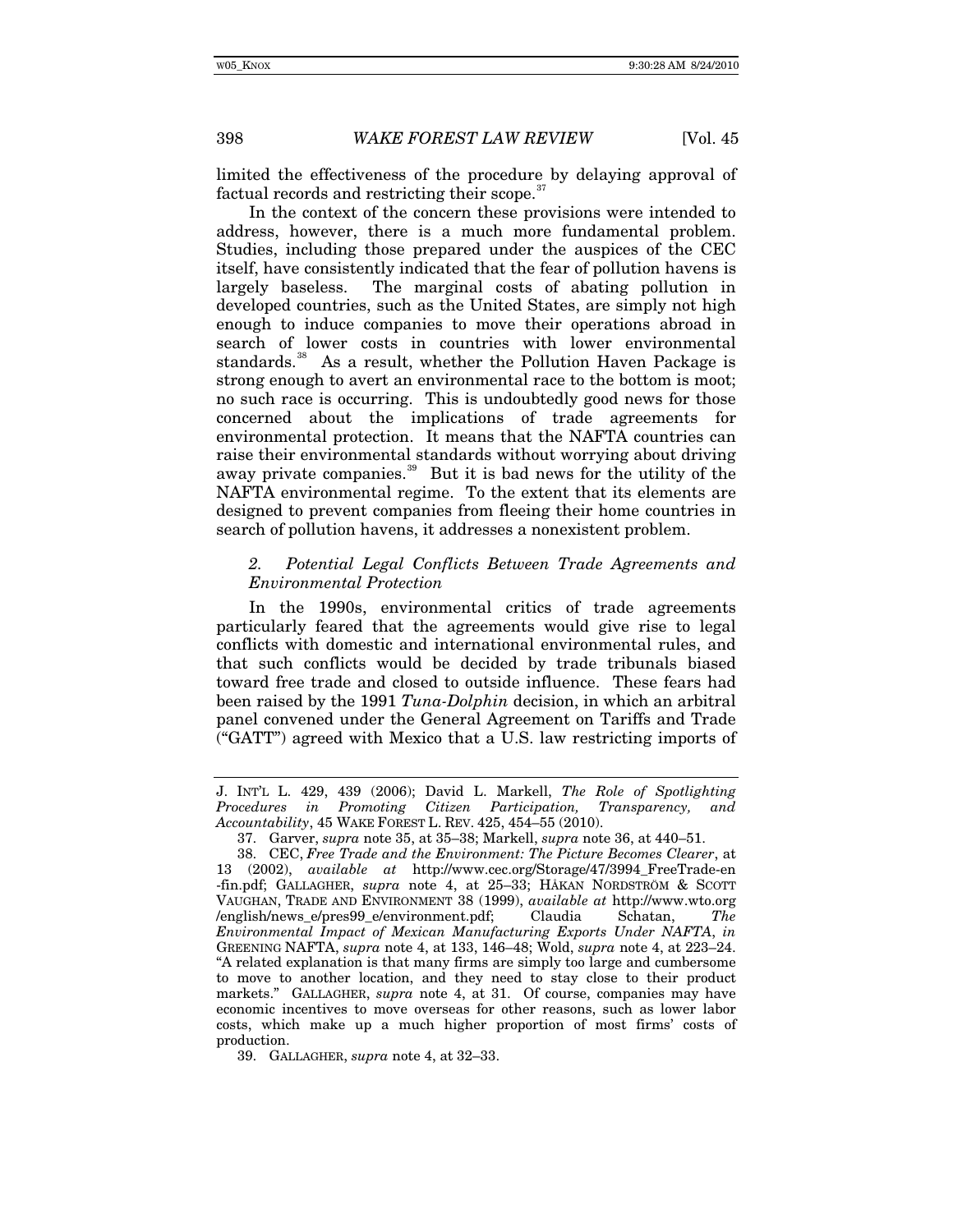Mexican tuna caught in a manner that harmed dolphins was in violation of U.S. obligations under the trade agreement.<sup>[40](#page-8-0)</sup> Although the decision was not legally binding, its reasoning called into question the compatibility of trade agreements with other domestic environmental laws and even multilateral environmental agreements that used trade restrictions to further environmental ends.[41](#page-8-1) The Uruguay Round of global trade negotiations, in progress at the same time, intensified environmentalists' concerns by readopting the GATT provisions on which the *Tuna-Dolphin* panel had relied, adding agreements with new restrictions on domestic regulation, and strengthening the dispute resolution procedure in ways that made the decisions of trade tribunals much more difficult to ignore or evade.<sup>[42](#page-8-2)</sup>

It became clear early in the negotiation of NAFTA that it would repeat much of the language from GATT and the new Uruguay Round agreements that most troubled environmental advocates. As a result, they argued that NAFTA should also include other elements, a kind of "Legal Conflicts Package," to protect domestic and international environmental laws from trade-related challenges. Substantively, the critics wanted the agreement to include language that would give environmental concerns more weight in such disputes and that would make clear that in some cases, at least, environmental laws would trump trade rules.<sup> $43$ </sup> Procedurally, they wanted to shift trade-and-environment disputes from trade tribunals to more neutral forums, or at least to ensure that the procedures for resolving such disputes would be open to environmental concerns raised by experts and nongovernmental organizations.[44](#page-8-4)

In the end, the environmentalists were unsuccessful. The NAFTA environmental regime includes very few elements of their proposed Legal Conflicts Package. NAFTA itself does state, in its

42. Knox, *supra* note 41, at 14–25.

<span id="page-8-0"></span><sup>40.</sup> Report of the Panel, *United States — Restrictions on Imports of Tuna*, WT/DS21/R (Sept. 3, 1991), GATT B.I.S.D. (39th Supp.) at 155, 205 (2003).

<span id="page-8-1"></span><sup>41</sup>*. See* Jeffrey L. Dunoff, *Reconciling International Trade with Preservation of the Global Commons: Can We Prosper and Protect?*, 49 WASH. & LEE L. REV. 1407, 1415 (1992); John H. Knox, *The Judicial Resolution of Conflicts Between Trade and the Environment*, 28 HARV. ENVTL. L. REV. 1, 5–13 (2004); Chris Wold, *Multilateral Environmental Agreements and the GATT: Conflict and Resolution?*, 26 ENVTL. L. 841, 856–57 (1996).

<span id="page-8-3"></span><span id="page-8-2"></span><sup>43</sup>*. Id.* at 13–15; *see also* DANIEL C. ESTY, GREENING THE GATT: TRADE, ENVIRONMENT, AND THE FUTURE 52–56 (1994); Dunoff, *supra* note 41, at 1449– 50.

<span id="page-8-4"></span><sup>44.</sup> ESTY, *supra* note 43, at 211–13; Jeffrey L. Dunoff, *Resolving Trade-Environment Conflicts: The Case for Trading Institutions*, 27 CORNELL INT'L L.J. 607, 622–25 (1994); Knox, *supra* note 41, at 24–25.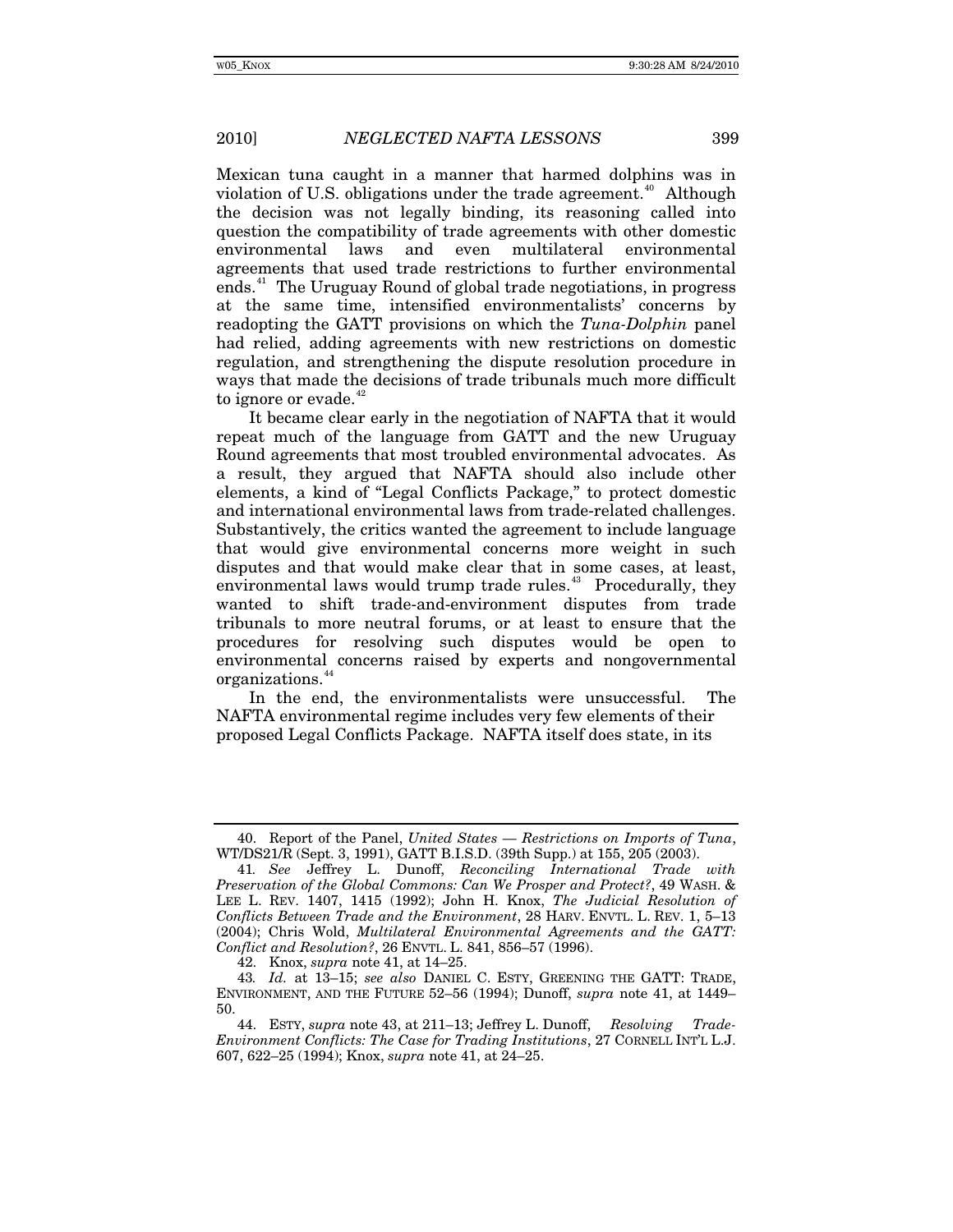Article 104:

In the event of any inconsistency between this Agreement and the specific trade obligations set out in [certain listed environmental agreements<sup>[45](#page-9-0)</sup>], such obligations shall prevail to the extent of the inconsistency, provided that where a Party has a choice among equally effective and reasonably available means of complying with such obligations, the Party chooses the alternative that is the least inconsistent with the other provisions of this Agreement.<sup>[46](#page-9-1)</sup>

This language is not as protective of the environmental agreements as it might first appear. It is highly unlikely that any of the NAFTA parties would argue that conduct *required* by a binding international agreement whose obligations it has accepted would violate NAFTA obligations that it has also accepted.<sup>[47](#page-9-2)</sup> Even if one did, general norms of treaty law would already provide strong counterarguments that NAFTA should not be read to override more specific obligations in another agreement binding the NAFTA parties.[48](#page-9-3) Article 104 does not address more difficult issues, such as those that might arise with respect to actions arguably *authorized* but not *required* by an environmental agreement.<sup>4</sup>

At least NAFTA makes some effort, however feeble, to protect multilateral environmental agreements. It includes no equivalent provision protecting domestic laws, such as the law restricting

46. NAFTA, *supra* note 1, art. 104, para. 1.

<span id="page-9-2"></span><span id="page-9-1"></span>47*. See* Steve Charnovitz, *The North American Free Trade Agreement: Green Law or Green Spin?*, 26 LAW & POL'Y INT'L BUS. 1, 45–46 (1994).

<span id="page-9-3"></span>48. Robert Hudec, *GATT Legal Restraints on the Use of Trade Measures Against Foreign Environmental Practices*, *in* 2 FAIR TRADE AND HARMONIZATION: PREREQUISITES FOR FREE TRADE? 95, 121 (Jagdish Bhagwati & Robert E. Hudec eds., 1996); Knox, *supra* note 41, at 18; Wold, *supra* note 41, at 912–13.

<span id="page-9-0"></span><sup>45.</sup> The listed agreements are: the Convention on International Trade in Endangered Species of Wild Fauna and Flora, March 3, 1973; the Montreal Protocol on Substances That Deplete the Ozone Layer, September 16, 1987; the Basel Convention on the Control of Transboundary Movements of Hazardous Wastes and Their Disposal, March 22, 1989 (but only after its entry into force for all three parties); the Agreement Between the Government of Canada and the Government of the United States of America Concerning the Transboundary Movement of Hazardous Waste, October 28, 1986; and the La Paz Agreement Between the United States of America and the United Mexican States on Cooperation for the Protection and Improvement of the Environment in the Border Area, August 14, 1983. NAFTA, *supra* note 1, art. 104, para. 1 & Annex 104.1.

<span id="page-9-4"></span><sup>49.</sup> For more sanguine views of Article 104, see Robert Housman, *The North American Free Trade Agreement's Lessons for Reconciling Trade and the Environment*, 30 STAN. J. INT'L L. 379, 398–400 (1994); Richard H. Steinberg, *Explaining Similarities and Differences Across International Trade Organizations*, *in* THE GREENING OF TRADE LAW: INTERNATIONAL TRADE ORGANIZATIONS AND ENVIRONMENTAL ISSUES 277, 283 (Richard H. Steinberg ed., 2002).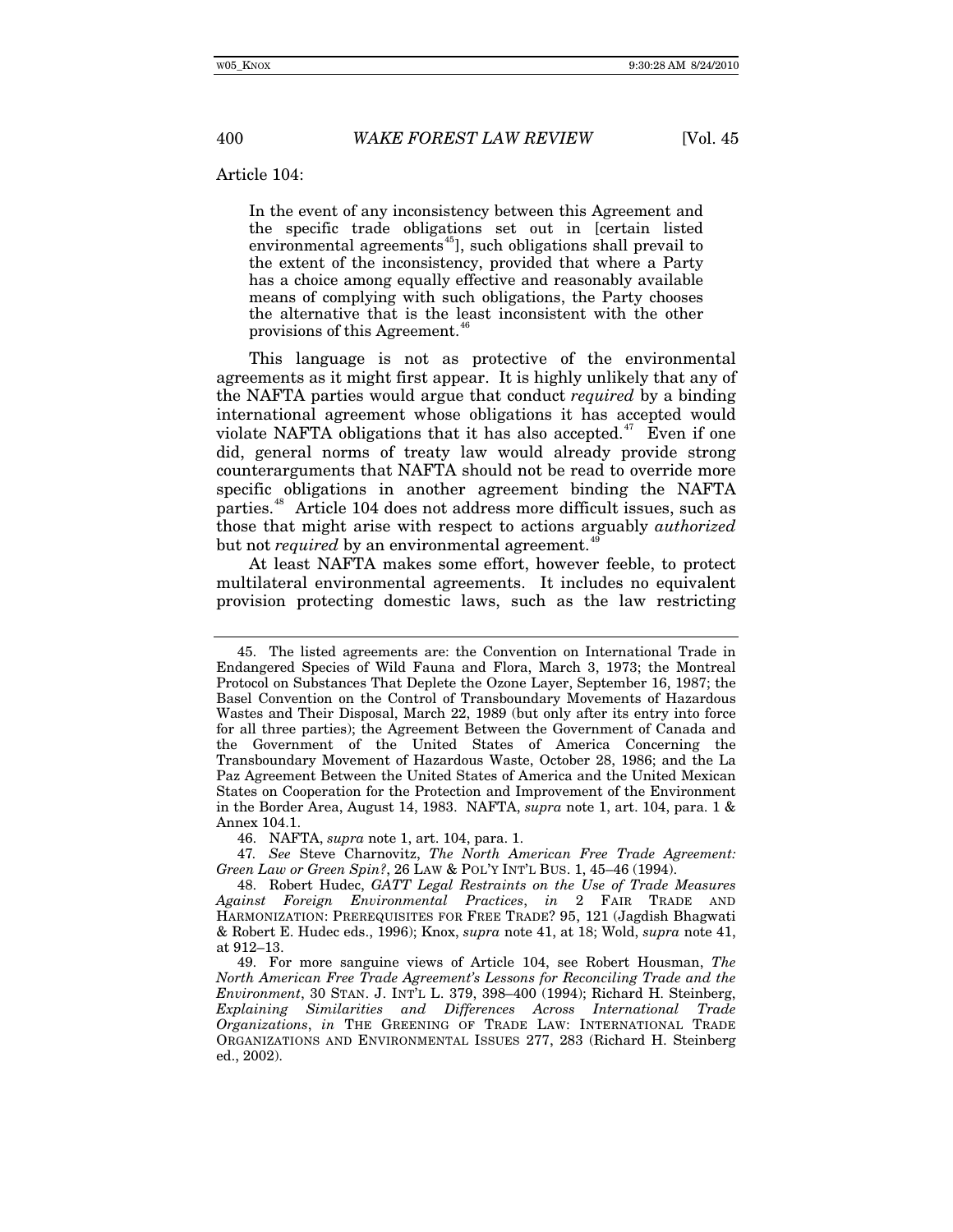imports of tuna that led to the *Tuna-Dolphin* GATT panel decision. More surprisingly, perhaps, neither do the supplemental agreements negotiated by the Clinton administration. The obvious place to incorporate such a provision would have been in the NAAEC, which binds all three NAFTA parties. But the NAAEC includes no substantive provision insulating domestic environmental laws from challenge under NAFTA.

Fears that trade agreements would conflict with environmental laws decreased as the result of several decisions by the Appellate Body of the World Trade Organization ("WTO") in the late 1990s and early 2000s. By 2001, the Appellate Body had indicated that it would interpret trade agreements in ways that were less likely to run afoul of domestic and multilateral environmental rules than critics had feared. In the course of considering challenges to laws on environmental protection and human health and safety, the Appellate Body has rejected virtually all of the reasoning of the *Tuna-Dolphin* panel, incorporated many of the suggestions made by environmental critics, and upheld some of the challenged laws.<sup>3</sup>

Nevertheless, the Appellate Body's jurisprudence has not done away with concerns over legal conflicts between trade and environmental rules. For one thing, the WTO trade tribunals have not upheld *all* of the challenged laws; they have decided that some high-visibility regulations, including European Union restrictions on hormone-treated beef and genetically modified organisms, are inconsistent with trade norms.<sup>[51](#page-10-1)</sup> For another, the Appellate Body's approach, while taking nontrade concerns into account, is far from completely predictable: in considering potential conflicts with GATT, it has adopted an ad hoc balancing test that leaves it enormous discretion to decide whether trade law or environmental law prevails.<sup>[52](#page-10-2)</sup> Observers disagree even on which factors the Appellate Body has taken into account in resolving such conflicts, $53$  and its

<span id="page-10-0"></span><sup>50.</sup> Appellate Body Report, *European Communities — Measures Affecting Asbestos and Asbestos-Containing Products*, paras. 115, 192, WT/DS135/AB/R (Mar. 12, 2001); Appellate Body Report, *United States — Import Prohibition of Certain Shrimp and Shrimp Products (Recourse to Article 21.5 of the DSU by Malaysia)*, paras. 122–23, 153, WT/DS58/AB/RW (Oct. 22, 2001); *see also* Knox, *supra* note 41, at 29–48.

<span id="page-10-1"></span><sup>51.</sup> Appellate Body Report, *EC Measures Concerning Meat and Meat Products* (*Hormones*), paras. 246, 255, WT/DS26/AB/R (Jan. 16, 1998); Panel Report, *European Communities — Measures Affecting the Approval and Marketing of Biotech Products*, 7.1272, WT/DS291/R, WT/DS292/R, WT/DS293/R (Sept. 29, 2006); *see* Wold, *supra* note 11, at 328.

<sup>52.</sup> Knox, supra note 41, at 35–37.

<span id="page-10-3"></span><span id="page-10-2"></span><sup>53</sup>*. Compare id.* at 37–39 (arguing that the Appellate Body in the *Shirmp-Turtle* cases effectively required an effort to negotiate an internal agreement on sea-turtle conservation), *with* Howard F. Chang, *Environmental Trade Measures, the* Shrimp-Turtle *Rulings, and the Ordinary Meaning of the Text of the GATT*, 8 CHAP. L. REV. 25, 28–30 (2005) (arguing that it only required the United States not to *discriminate* in the negotiation of an international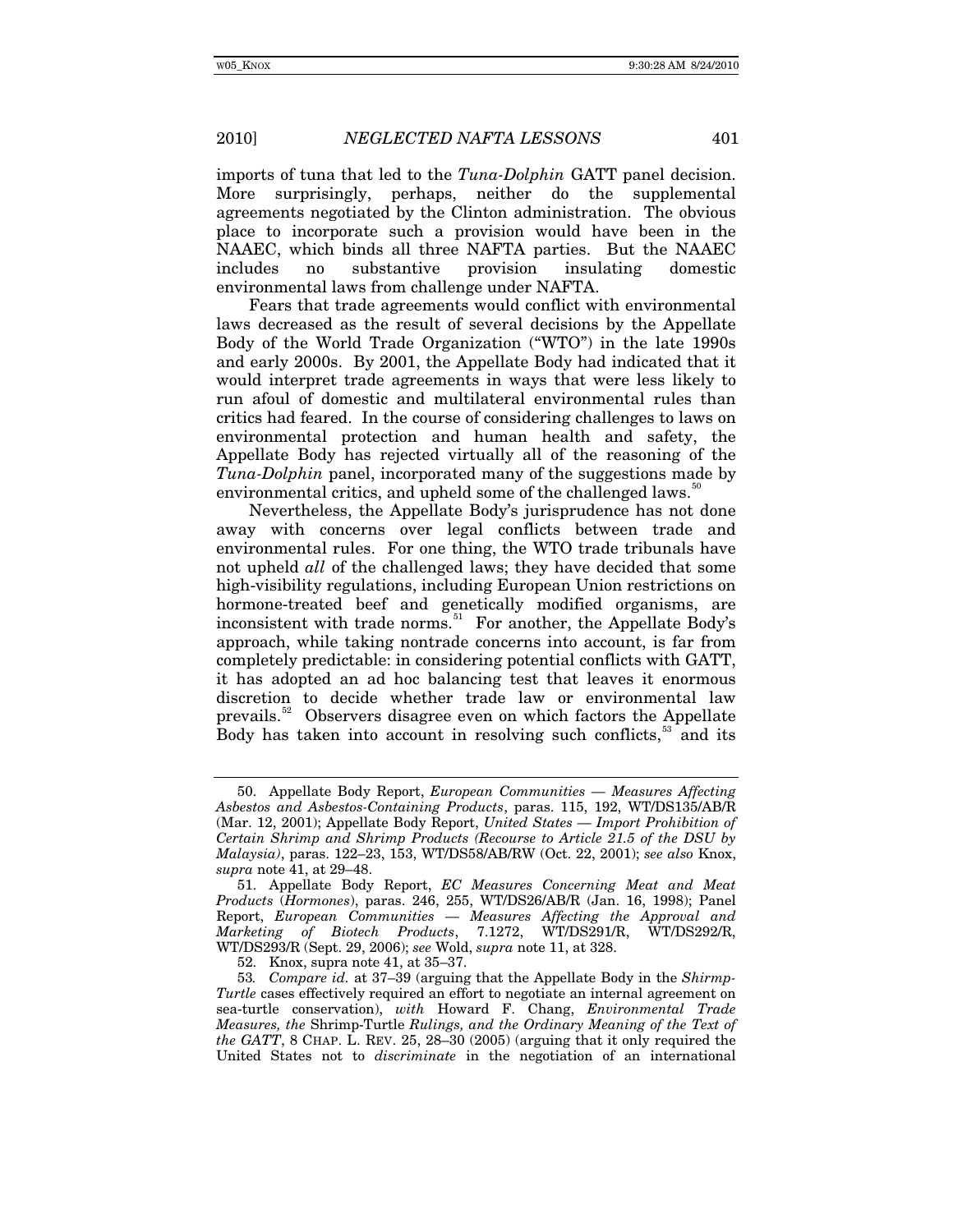most recent decision in a trade-and-environment dispute underscores its interpretive freedom.<sup>[54](#page-11-0)</sup> The forum for resolving these disputes remains a *trade* forum, not the independent or environmental forum that many environmental critics would prefer. And the Appellate Body's approach may or may not prove persuasive to tribunals interpreting trade agreements outside the purview of the WTO, such as the U.S. bilateral and regional free trade agreements.

Moreover, new concerns have arisen since the early 1990s involving potential legal conflicts between environmental laws and international investment treaties, including investment provisions in free trade agreements such as NAFTA. Starting with NAFTA itself, U.S. free trade agreements have incorporated protections for foreign investors, such as requirements that each party to the agreement treat investors from other parties according to certain minimum standards, including freedom from expropriation and discriminatory treatment.<sup>[55](#page-11-1)</sup> Investors claiming that their rights have been violated may take the governments to arbitration. Many of the claims brought by investors under NAFTA have argued that environmental regulations have effectively expropriated their investments. In one of these "regulatory expropriation" cases, *Metalclad Corporation v. United Mexican States*, the arbitral tribunal adopted a broad standard that, if taken literally, would mean that almost any regulation that significantly restricts the use of property would be an expropriation.<sup>[57](#page-11-3)</sup> Although a later tribunal adopted a standard much more protective of nondiscriminatory regulation,<sup>[58](#page-11-4)</sup> many critics remain concerned that environmental and

agreement).

<span id="page-11-0"></span><sup>54</sup>*. See* Appellate Body Report, *Brazil — Measures Affecting Imports of Retreaded Tyres*, paras. 224–26, WT/DS3332/AB/R (Dec. 3, 2007).

<span id="page-11-1"></span><sup>55</sup>*. See* NAFTA, *supra* note 1, arts. 1101–14; *see, e.g.*, CAFTA-DR, *supra*  note 5, arts. 10.1–.14; Peru TPA, *supra* note 5, arts. 10.1–.14.

<sup>56.</sup> NAFTA, *supra* note 1, art. 1117, para. 1.

<span id="page-11-3"></span><span id="page-11-2"></span><sup>57.</sup> Metalclad Corp. v. United Mexican States, ICSID ARB(AF)/97/1, para. 103 (Aug. 30, 2000) ("[E]xpropriation under NAFTA includes not only open, deliberate and acknowledged takings of property, such as outright seizure . . . but also covert or incidental interference with the use of property which has the effect of depriving the owner, in whole or in significant part, of the use or reasonably-to-be-expected economic benefit of property."); *see also*  United Mexican States v. Metalclad Corp., [2001] 89 B.C.L.R.3d 359, 2001 BCSC 644, para. 99 (Can.) (noting that the tribunal's definition of expropriation would "include a legitimate rezoning of property").

<span id="page-11-4"></span><sup>58.</sup> Final Award of the Tribunal on Jurisdiction and Merits, Methanex Corp. v. United States, (NAFTA Arbitral Trib., 2005), *available at* http://www.state.gov/documents/organization/51052.pdf ("[A]s a matter of general international law, a non-discriminatory regulation for a public purpose, which is enacted in accordance with due process and, which affects, inter alios, a foreign investor or investment is not deemed expropriatory and compensable unless specific commitments had been given by the regulating government to the then putative foreign investor contemplating investment that the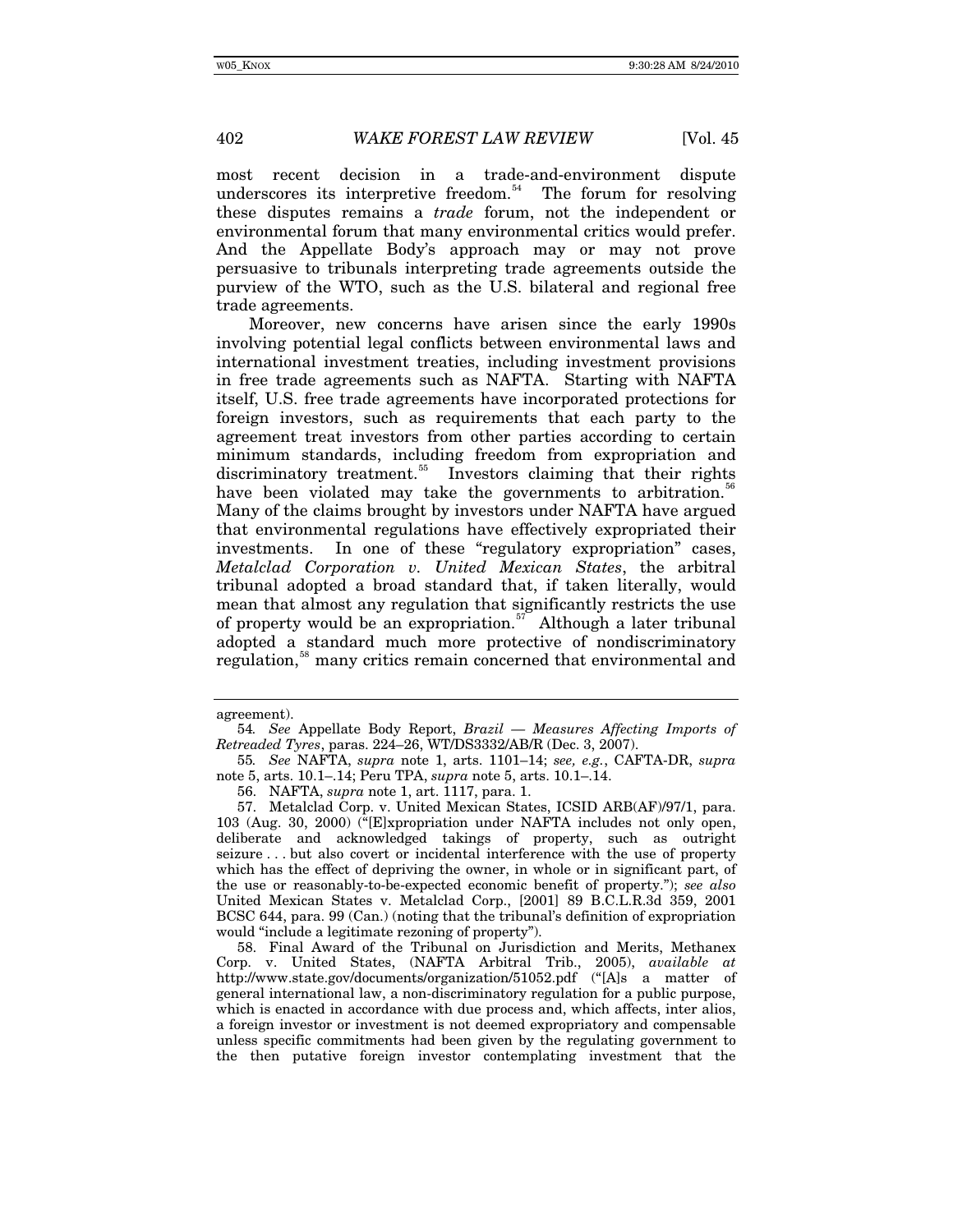other social regulations are at risk of successful challenge under the investment provisions in NAFTA and later agreements.

The failure to include clear protections for environmental laws in the NAFTA environmental regime would have been ameliorated had the regime included a transparent process to consider how such protections could be developed in the future. The Legal Conflicts Package falls short of this ideal. Article 10(6) of the NAAEC states that the CEC Council shall

contribut[e] to the prevention or resolution of environmentrelated trade disputes by:

(i) seeking to avoid disputes between the Parties,

(ii) making recommendations to the Free Trade Commission [composed of the NAFTA parties' trade ministers] with respect to the avoidance of such disputes, and

(iii) identifying experts able to provide information or technical advice to NAFTA committees, working groups and other NAFTA bodies.<sup>[60](#page-12-1)</sup>

Although this provision leaves disputes involving potential conflicts with environmental laws to be resolved by trade tribunals under NAFTA, with no formal avenues of input from environmental groups, it does raise the possibility that the Council might find a way to create such avenues. It has not been used to that effect, however. Despite regular attempts by the members of the CEC Council to meet with its counterparts from the trade ministries, a joint session of high-ranking trade and environmental officials has never taken place.

In sum, the Legal Conflicts Package of the NAFTA environmental regime has only two elements: Article 104 of NAFTA, which provides minimal protection to specified international agreements, and Article 10(6) of the NAAEC, which requests the NAFTA parties' environmental officials to try to convince their counterparts in the trade ministries to open dispute resolution to environmental concerns. The failure to include clear substantive guidance addressing such conflicts represents a lost opportunity. The failure of the procedural mechanisms designed to produce such guidance indicates that, if not resolved by the text of an agreement itself, such issues will continue to be left to trade tribunals.

government would refrain from such regulation.").

<span id="page-12-2"></span><span id="page-12-1"></span><span id="page-12-0"></span><sup>59</sup>*. See, e.g.*, Stepan Wood & Stephen Clarkson, *NAFTA Chapter 11 as Supraconstitution*, 9–11 (CLPE Research Paper 43/2009, 2009), *available at*  http://ssrn.com/abstract=1500564.

<sup>60.</sup> NAAEC, *supra* note 2, art. 10, para. 6(c).

<sup>61.</sup> Knox, *supra* note 41, at 27.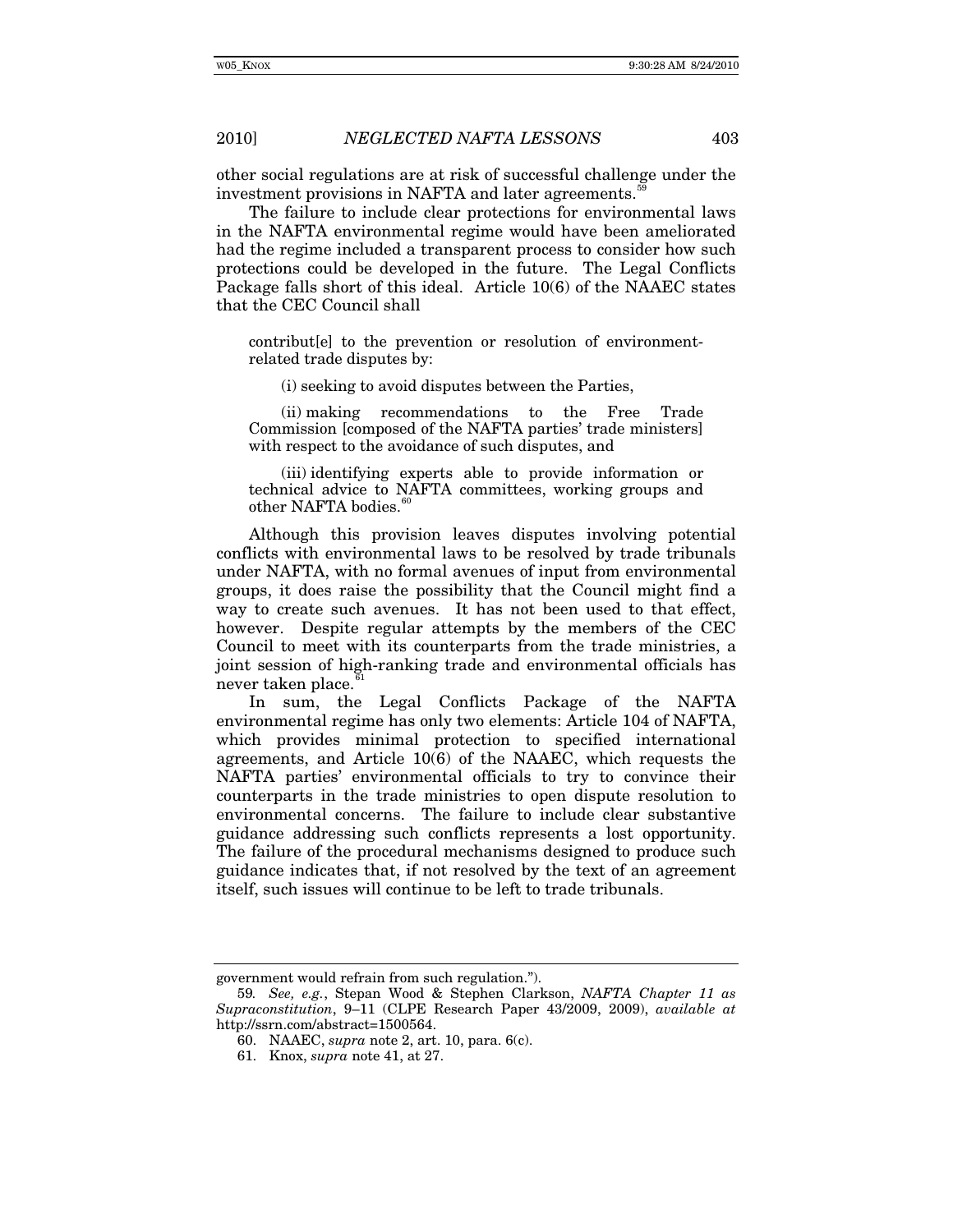### *3. Environmental Concerns with Trade-Led Economic Growth*

One of the most controversial trade-and-environment issues is whether trade-led economic growth is good or bad for the environment. At the time of the NAFTA debate, this dispute occurred at a macro level, with some arguing that freer trade would increase Mexico's ability to devote resources to environmental protection and others arguing that it would further stress Mexico's environmental infrastructure and regulatory capability. $62$  The latter camp pointed to the effects of the Mexican *maquiladora* program, whose limited experiment with free trade had caused economic growth in northern Mexico that had outstripped capacity for water and wastewater treatment and solid-waste disposal.<sup>[63](#page-13-1)</sup>

The NAFTA environmental regime addresses environmental concerns over "scale" effects of free trade in two ways. First, it includes a bilateral agreement between the United States and Mexico, the BECC/NADBank Agreement, designed to clean up the U.S.-Mexico border environment by financing "environmental infrastructure projects."[64](#page-13-2) Politically, this agreement responds to concerns over environmental problems caused by free trade in the past, but it is not limited to such concerns. Instead, the agreement addresses the need to improve environmental infrastructure without drawing any conclusions as to the precise connection between that need and past efforts to liberalize trade. The agreement's lack of focus on trade-led economic growth, as well as its roots in previous bilateral efforts to address shared border problems, suggest that it can be better understood as an effort to promote transboundary<br>environmental cooperation or, more broadly, sustainable environmental cooperation or, more broadly, sustainable development, than as a response to the environmental degradation caused by past efforts at trade liberalization.

Second, the NAAEC instructs the CEC Council to consider the environmental effects of NAFTA "on an ongoing basis,"<sup>[65](#page-13-3)</sup> a compromise that each side in the debate over the macro effects of trade on the environment believed would work in its favor by demonstrating that NAFTA did (or did not) benefit the environment. Pursuant to this mandate, the CEC has commissioned studies that examine the effects of increased trade in detail at the micro level— that is, at the level of specific localities and sectors.<sup>[66](#page-13-4)</sup> Significantly, these studies have found that the scale effects of increased trade "may outstrip the available physical infrastructure and/or the ability of governments to monitor and regulate or prevent adverse

<sup>62</sup>*. See* AUDLEY, *supra* note 12, at 74–78.

<sup>63</sup>*. See id.* at 50–51.

<sup>64.</sup> BECC/NADBank Agreement Amended, *supra* note 2, ch. I, art. 1, § 1(b).

<sup>65.</sup> NAAEC, *supra* note 2, art. 10, para. 6(d).

<span id="page-13-4"></span><span id="page-13-3"></span><span id="page-13-2"></span><span id="page-13-1"></span><span id="page-13-0"></span><sup>66.</sup> Mary E. Kelly & Cyrus Reed, *The CEC's Trade and Environment Program: Cutting-Edge Analysis but Untapped Potential*, *in* GREENING NAFTA, *supra* note 4, at 101, 109.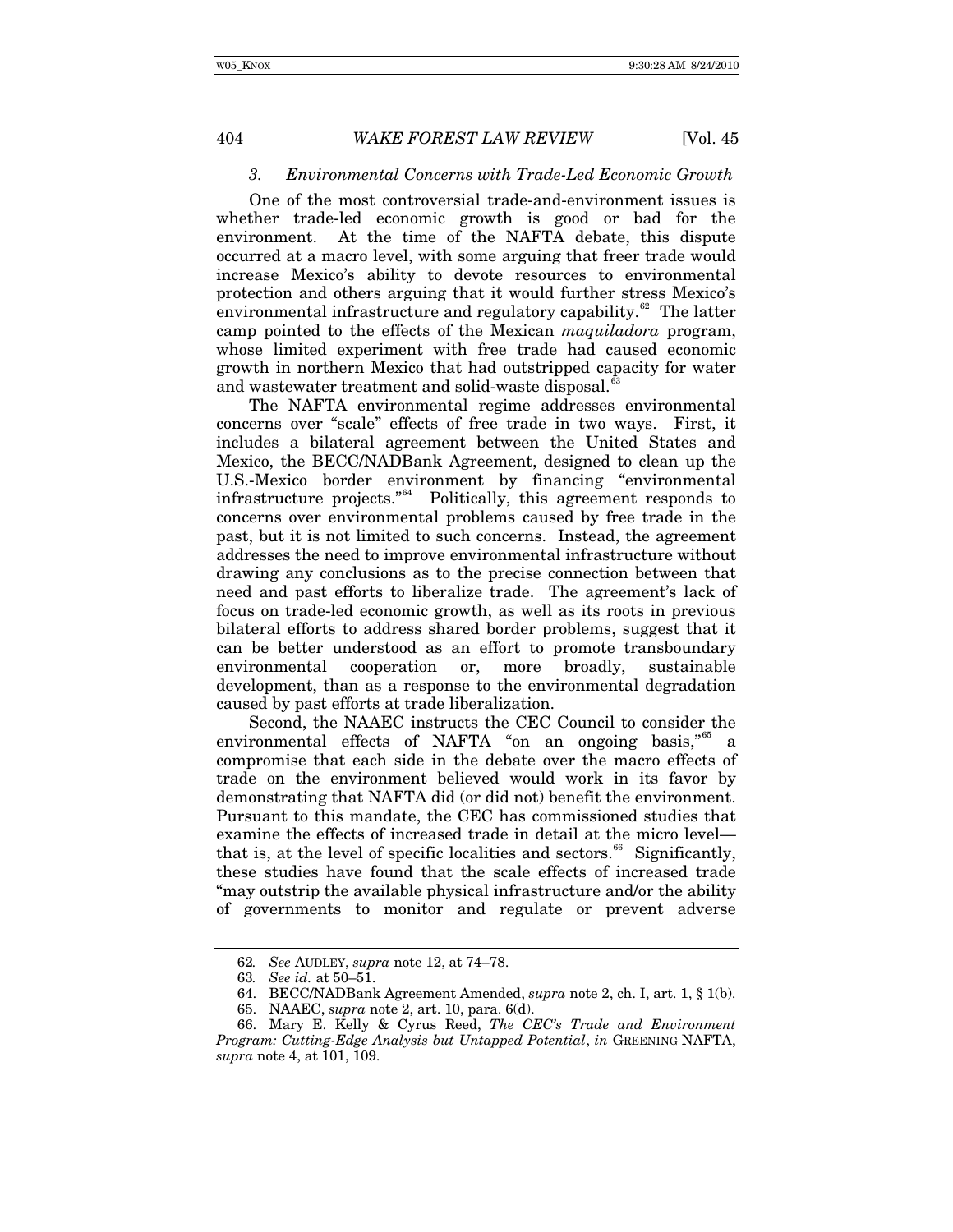environmental effects." $67$  At the same time, they have found "little" evidence to support the notion that greater revenues arising from trade expansion will be moved to bolster the resources of environmental authorities in order to address trade-related scale effects."<sup>[68](#page-14-1)</sup>

As a result, scale effects may be particularly dangerous shortly after the entry into force of a trade agreement, during the period of transition to closer economic integration. During this transition period, "demand for, and access to, nonreplenishable resources increases, but government monitoring and regulatory budgets do not."<sup>[69](#page-14-2)</sup> For example, opening an already poorly managed forest or fishery to increased exploitation may have sharply detrimental effects if adequate safeguards are not already in place. The danger, in other words, may be more of a "race to the trees" than a race to the bottom. Moreover, increased trade may also lead directly to increased environmental harm as a result of greater use of transportation pathways.<sup>[70](#page-14-3)</sup>

The primary lesson from these studies is that it is impossible to conclude at a macro level that trade either always benefits or always harms the environment. Increased trade may well have adverse effects on specific sectors, however, especially in the period just after barriers to trade and investment are lowered. To avoid such impacts, the parties to a trade agreement should prepare for them in advance. Before opening their resources to increased trade and investment, they should assess specific areas of vulnerability in order to ensure that the necessary resources are devoted to protecting those areas, including through enforcing and improving relevant environmental standards. To ensure that the assessments address the concerns of those most directly affected, the parties must include opportunities for public engagement.<sup> $7$ </sup>

\* \* \*

In sum, the NAFTA environmental regime is a weak effort to address trade-and-environment concerns. Its primary focus is on

<sup>67</sup>*. Id.* at 109.

<sup>68.</sup> CEC, *supra* note 38, at 26.

<span id="page-14-2"></span><span id="page-14-1"></span><span id="page-14-0"></span><sup>69.</sup> Greg Block, *Trade and Environment in the Western Hemisphere: Expanding the North American Agreement on Environmental Cooperation into the Americas*, 33 ENVTL. L. 501, 523–24 (2003); *see also* CEC, *supra* note 38, at 3 ("[T]he effectiveness of environmental regulations is of pivotal importance, especially during transitional periods when countries open markets to international competition, streamline regulations and standards to reduce administrative costs, and move to restructure markets through the deregulation of competition policies.").

<span id="page-14-4"></span><span id="page-14-3"></span><sup>70.</sup> For example, the CEC has found increased air pollution in border areas as a result of growing freight transportation and new pathways for invasive alien species as a result of growing marine transportation. *See* CEC, *supra* note 38, at 12–14.

<sup>71</sup>*. See id.* at 11.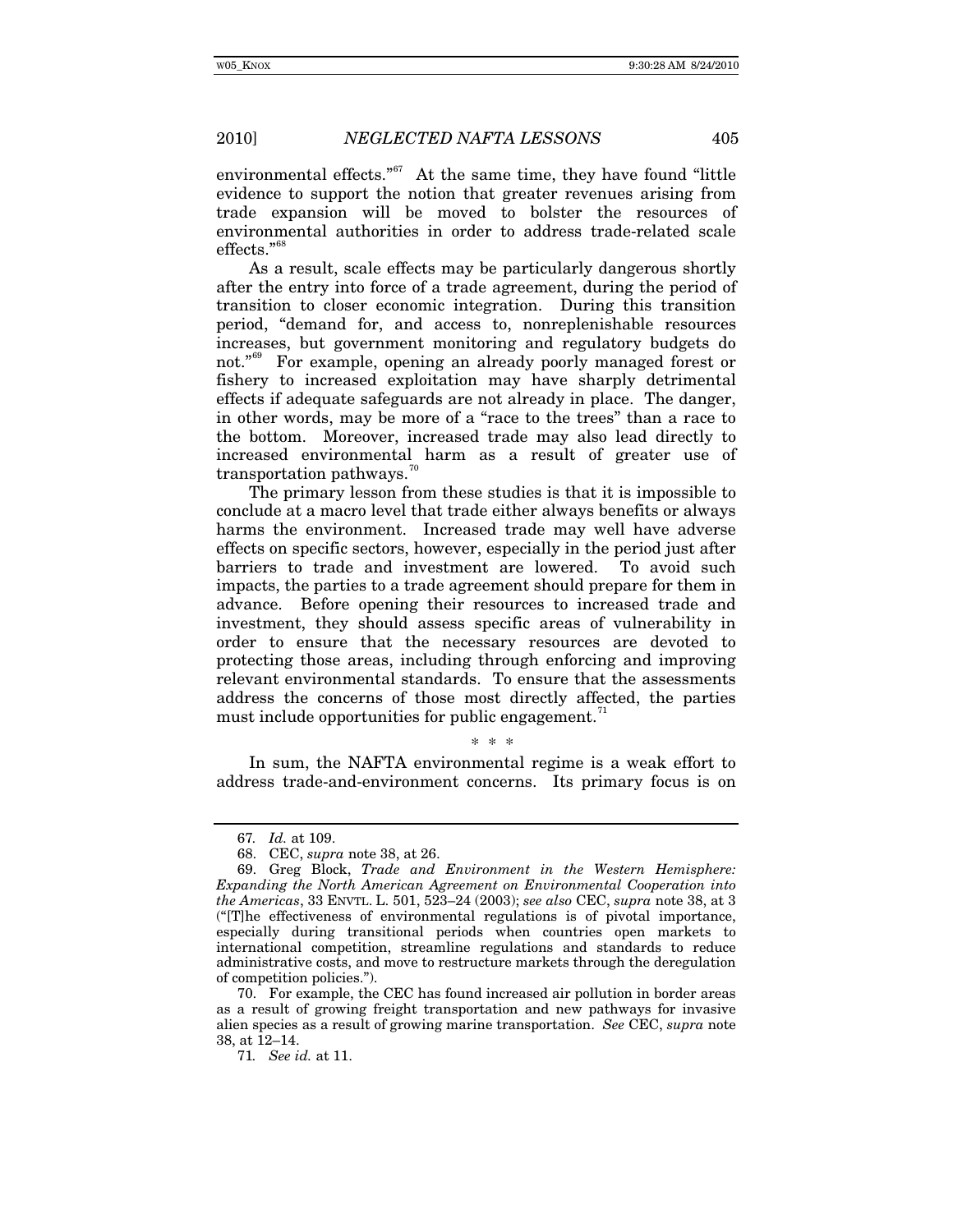preventing a regulatory race to the bottom that has turned out to be a nonexistent problem, it almost completely ignores the possibility of legal conflicts, and, while it does respond to possible scale problems along the U.S.-Mexico border, it does not link its response, even there, to trade-led economic growth. Its most important contribution to the trade-and-environment nexus of problems has probably been to create an institution, the CEC, with a mandate to study the problems further. By carefully examining the effect of NAFTA on particular areas, the CEC has indicated how the United States and its trading partners might better protect the environment from possible detrimental effects of future trade agreements.

#### *B. Transboundary Environmental Harm*

Although the primary impetus for the NAFTA environmental regime was undoubtedly NAFTA itself, the regime also reflects the long history of environmental cooperation among the three North American countries. Before NAFTA, that cooperation had always been bilateral and aimed at transboundary or border concerns. Canada and the United States on the one hand and Mexico and the United States on the other had entered into agreements on boundary water quality,<sup>[72](#page-15-0)</sup> cross-border movement of hazardous waste,<sup>[73](#page-15-1)</sup> and transboundary air pollution,<sup>[74](#page-15-2)</sup> for example. Although the NAFTA environmental regime addresses a broader array of issues, several of its elements focus on transboundary environmental harm in ways that echo or build on the earlier bilateral agreements.

The most important example is the agreement creating the BECC and NADBank and giving them a mandate to support environmental infrastructure in the U.S.-Mexico border region, initially defined as the area within 100 kilometers of the border.<sup>7</sup>

<span id="page-15-2"></span>74. Agreement of Cooperation Regarding Transboundary Air Pollution Caused by Copper Smelters Along Their Common Border, U.S.-Mex., Jan. 29, 1987, T.I.A.S. No. 11,269 (Annex IV to La Paz Agreement, *supra* note 73); Agreement on Air Quality, U.S.-Can., Mar. 13, 1991, 30 I.L.M*.* 676.

<span id="page-15-0"></span><sup>72.</sup> Treaty Relating to the Boundary Waters Between the United States and Canada, U.S.-Gr. Brit., Jan. 11, 1909, 36 Stat. 2448; Treaty Respecting Utilization of Waters of the Colorado and Tijuana Rivers and of the Rio Grande, U.S.-Mex., Feb. 3, 1944, 59 Stat. 1219; Agreement on Great Lakes Water Quality, U.S.-Can., Nov. 22, 1978, 30 U.S.T. 1383.

<span id="page-15-1"></span><sup>73.</sup> Agreement Concerning the Transboundary Movement of Hazardous Waste, U.S.-Can., Oct. 28, 1986, T.I.A.S. No. 11,099; Agreement of Cooperation Regarding the Transboundary Shipments of Hazardous Wastes and Hazardous Substances, U.S.-Mex., Nov. 12, 1986, T.I.A.S. No. 11,269 (Annex III to Agreement on Cooperation for the Protection and Improvement of the Environment in the Border Area, U.S.-Mex., Aug. 14, 1983, 35 U.S.T. 2916 [hereinafter La Paz Agreement]).

<span id="page-15-3"></span><sup>75.</sup> BECC/NADBank Agreement Original, *supra* note 2, ch. III, art. V. The agreement defines "environmental infrastructure project" as "a project that will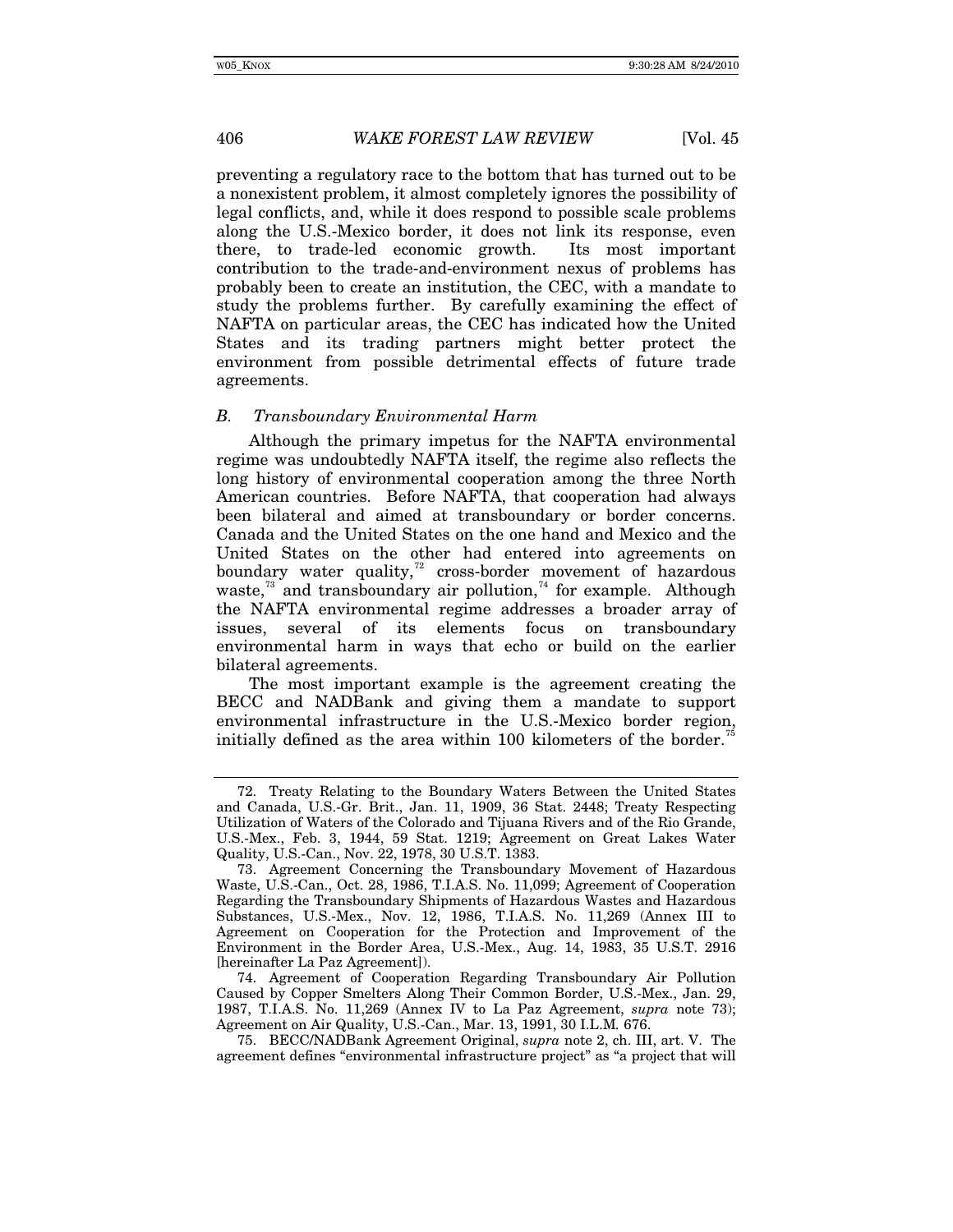The BECC provides technical expertise to communities for projects within the border region (and, with the approval of the two governments, for other projects that would remedy a transboundary environmental problem) and "certifies" projects that meet certain environmental, technical, and financial requirements. NADBank prepares funding packages for projects certified by the  $BECC.<sup>76</sup>$  $BECC.<sup>76</sup>$  $BECC.<sup>76</sup>$ 

As already noted, one way of seeing the BECC and NADBank is as a response to concerns over the environmental consequences of earlier attempts at free trade. Another perspective, however, is that their focus on the U.S.-Mexico border region, an area with shared environmental problems, is an example of the countries' longstanding tradition of bilateral cooperation to address transboundary environmental concerns. The failure of cities along the border to treat wastewater leads to the pollution of shared bodies of water, such as the Rio Grande. Inadequate solid-waste facilities threaten shared underground aquifers. Studies in the early 1990s indicated that the cost of building the necessary water, wastewater, and solid-waste facilities amounted to several billion dollars.<sup>[77](#page-16-1)</sup> The need was not just on the Mexican side of the border; indeed, the U.S. side included some of the poorest communities in the United States.

The BECC began receiving applications for assistance and certification in 1995. In the fifteen years since then, the BECC has certified 161 projects (83 in Mexico and 78 in the United States), the NADBank has contracted more than \$1.03 billion to support the implementation of 130 of the projects, and, of those funds, nearly \$900 million have already been disbursed.<sup>[79](#page-16-3)</sup> Many of these projects, such as wastewater-treatment plants along the Rio Grande, improve the shared environmental resources of both countries.<sup>[80](#page-16-4)</sup> The

77*. See* John H. Knox, *Border Issues*, in TEXAS ENVIRONMENTAL LAW (1994). 78*. See id.*

<span id="page-16-3"></span><span id="page-16-2"></span><span id="page-16-1"></span>79. BORDER ENVIRONMENTAL COOPERATION COMMISSION, NORTH AMERICAN DEVELOPMENT BANK, JOINT STATUS REPORT 1 (2009), http://www.cocef.org/files /document\_252.pdf [hereinafter JOINT STATUS REPORT].

<span id="page-16-4"></span>80. For example, in June 2008, the NADBank confirmed the completion of the first phase of the first wastewater-treatment plant in Matamoros, Tamaulipas, a town of more than 400,000 people located across the Rio Grande from Brownsville, Texas. The plant currently treats more than 5.7 million gallons of sewage a day before its discharge into the shared waters of the Rio Grande. NORTH AMERICAN DEVELOPMENT BANK, ANNUAL REPORT 2008 15 (2008),

prevent, control or reduce environmental pollutants or contaminants, improve the drinking water supply, or protect flora and fauna so as to improve human health, promote sustainable development, or contribute to a higher quality of life." BECC/NADBank Agreement Amended, *supra* note 2, ch. V. art. II.

<span id="page-16-0"></span><sup>76.</sup> BECC/NADBank Agreement Original, *supra* note 2, ch. I, art. I, § 2. Although the BECC and NADBank were initially governed by two separate boards of directors, the agreement was amended in 2004 to provide for one unified ten-member board. Each country is represented by three federal officials, one border state official, and one resident of the border region. BECC/NADBank Agreement Amended, *supra* note 2, ch. I, art. III, § 3.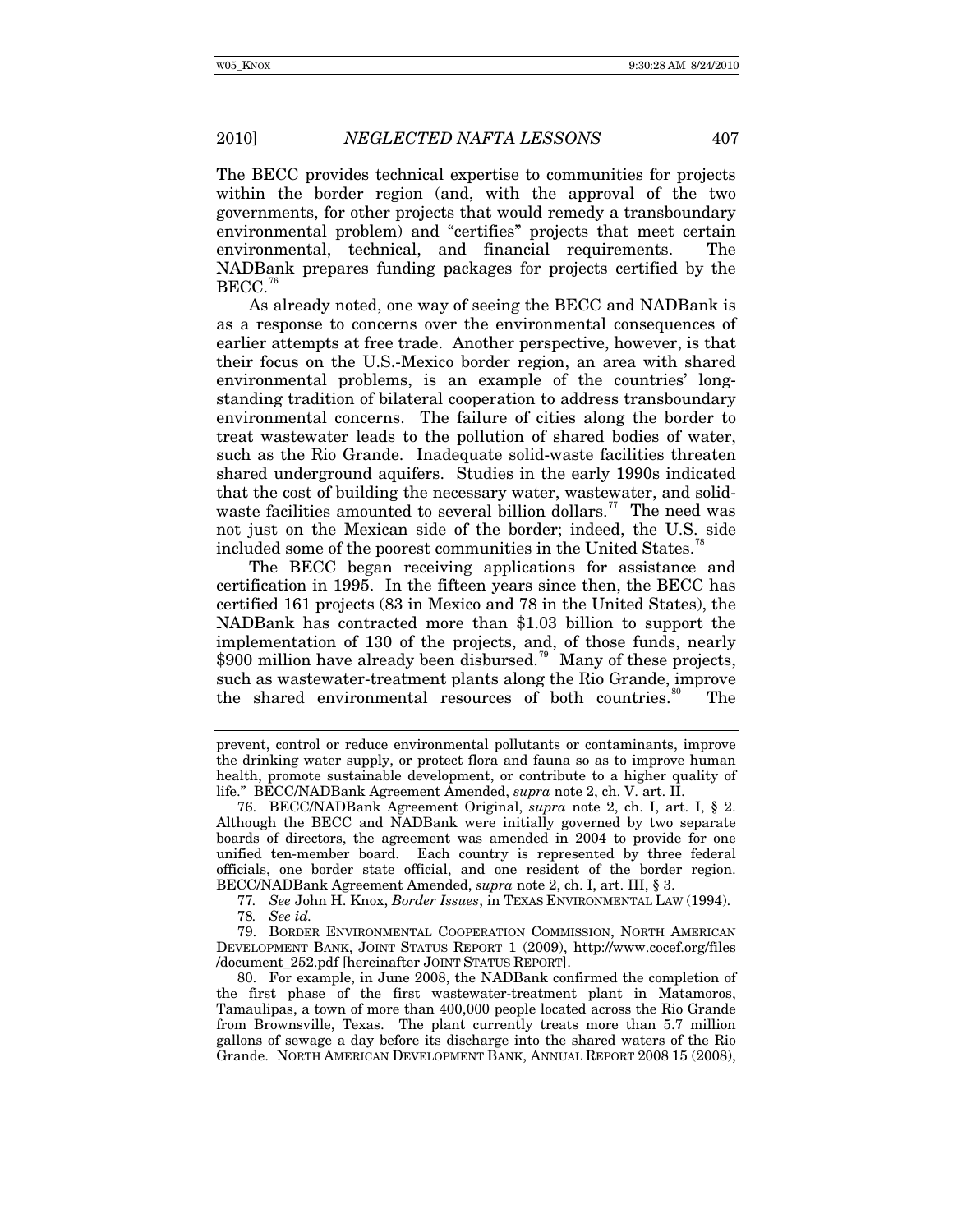NADBank's most important source of grant money, the Border Environment Infrastructure Fund ("BEIF"), comes from the U.S. Environmental Protection Agency, which requires that the funds provide at least some benefit to the U.S. side of the border.<sup>[81](#page-17-0)</sup> The effect is that BEIF money only goes to Mexican projects with significant transboundary benefits. In 2008, for example, the NADBank approved six new grants of BEIF funds totaling \$19.4 million, all for projects that will reduce discharges of untreated wastewater by Mexican communities into the Rio Grande and other bodies of water along the U.S.-Mexico border.<sup>8</sup>

The other elements of what might be called the "Transboundary Environmental Package" are found in Article 10(7)–(9) of the NAAEC, which requires the CEC Council to consider transboundary environmental impact assessments and reciprocal access to domestic legal remedies for transboundary harm.<sup>[83](#page-17-2)</sup> In addition, the Council has a general mandate to "consider, and develop recommendations regarding  $\dots$  transboundary and border environmental issues.<sup>"[84](#page-17-3)</sup> In practice, however, the CEC has done very little to address transboundary problems. Although it has encouraged a trilateral agreement on transboundary environmental impact assessments, the negotiations stalled years ago, and the CEC has done little to encourage reciprocal access to domestic remedies beyond preparing a report describing the obstacles to such access.<sup>[85](#page-17-4)</sup> The chief difficulty may be that most issues concerning transboundary environmental harm in North America are inherently bilateral and therefore not well-suited to resolution by a trilateral organization.<sup>[86](#page-17-5)</sup>

#### *C. Sustainable Development*

A third perspective on the NAFTA environmental regime is that it is an effort to strengthen environmental protection, and thereby promote sustainable development, throughout North America. This perspective differs from the previous two by highlighting elements of the regime that are neither tied to trade nor to transboundary environmental harm but that aim to promote environmental

*available at* http://www.nadb.org/pdfs/pubs/AR%202008%20WEB%20Eng.pdf [hereinafter NADBANK 2008 REPORT].

<span id="page-17-0"></span><sup>81.</sup> North American Development Bank, Border Environment Infrastructure Fund, http://www.nadb.org/programs/descriptions/beif.html (last visited May 7, 2010).

<span id="page-17-1"></span><sup>82.</sup> NADBANK 2008 REPORT, *supra* note 80, at 6. Since 1997, the NADBank has contracted for \$539.5 million in BEIF grants for seventy-five water and wastewater projects. *Id.* at 7.

<sup>83.</sup> NAAEC, *supra* note 2, art. 10, paras. 7–9.

<sup>84</sup>*. Id.* art. 10, para. 2(g).

<span id="page-17-5"></span><span id="page-17-4"></span><span id="page-17-3"></span><span id="page-17-2"></span><sup>85</sup>*. See generally* John H. Knox, *The CEC and Transboundary Pollution*, *in*  GREENING NAFTA, *supra* note 4, at 80, 84–89.

<sup>86</sup>*. Id.* at 89–93.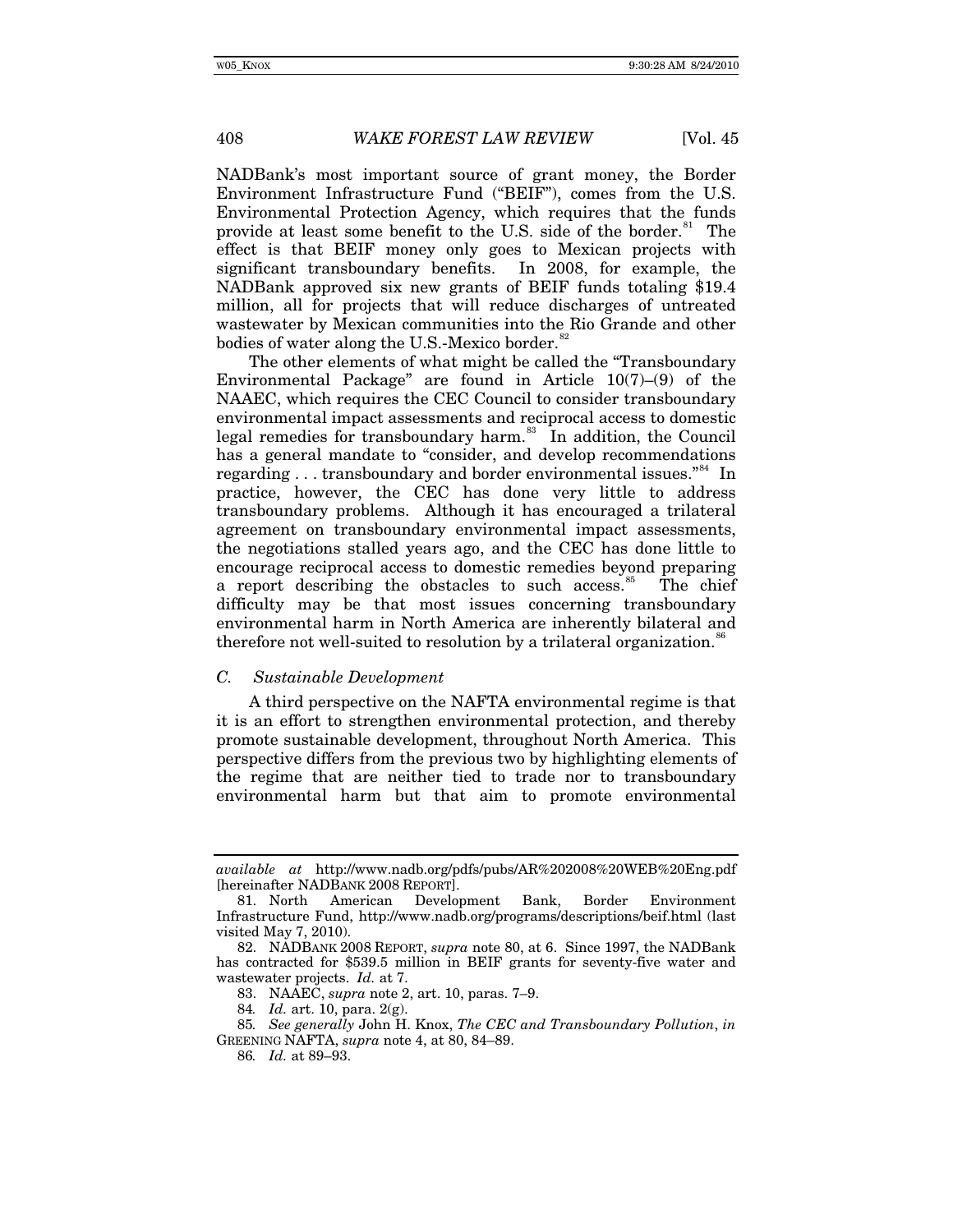protection more generally. $87$  Five elements of this "Sustainable" Development Package" are particularly important.

First, the NAAEC provisions that require each party to ensure that its environmental laws provide for "high levels" of protection, to try to improve those laws, and to effectively enforce them, set out an important legal commitment to environmental protection.<sup>[88](#page-18-1)</sup> As explained above, those provisions resulted from fears of a regulatory race to the bottom that have turned out to be largely baseless.<sup>8</sup> But, unlike Article 1114—the original NAFTA provision encouraging countries not to lower their environmental standards to attract foreign investment<sup>[90](#page-18-3)</sup>—the NAAEC requirements are not tied to concerns over the consequences of increased trade and investment. Their lack of any such limit better suits them to an effort to promote sustainable development.

The second set of elements in the Sustainable Development Package is a wide array of mandates to the CEC Council aimed at improving environmental regulation and compliance. Article 10(2) of the NAAEC lists an enormous variety of topics on which the Council may develop recommendations. Article 10(3) instructs the Council to "strengthen cooperation on the development and continuing improvement of environmental laws and regulations." Article 10(4) states that the Council shall encourage effective enforcement of and compliance with environmental laws, as well as technical cooperation between the parties. Also, under Article 10(5), the Council may make recommendations on "public access to [environmental] information" and on "limits for specific pollutants."[91](#page-18-4) The net effect of these provisions is to establish a strong basis for intergovernmental cooperation on a host of environmental problems.

In practice, much of this cooperation has taken place through intergovernmental working groups tasked with addressing particular issues. An example is the Sound Management of Chemicals ("SMOC") program, which has created North American Regional Action Plans ("NARAPs") for the management and control of toxic chemicals. The SMOC program has resulted in the phaseout and elimination of several toxic chemicals that had been in widespread use in Mexico, including chlordane, polychlorinated biphenyls ("PCBs"), and dichlorodiphenyltrichloroethane ("DDT").<sup>32</sup>

<span id="page-18-3"></span><span id="page-18-2"></span><span id="page-18-1"></span><span id="page-18-0"></span><sup>87.</sup> These elements may also ameliorate the adverse environmental effects of trade-led economic growth and thus address the "scale effects" discussed above, but they are not linked in any way to those effects. As a result, considering them as efforts to further sustainable development generally is appropriate. *See generally supra* notes 67–68 and accompanying text.

<sup>88.</sup> NAAEC, *supra* note 2, arts. 3, 5.

<sup>89</sup>*. See supra* notes 38–39 and accompanying text.

<span id="page-18-4"></span><sup>90.</sup> NAFTA, *supra* note 1, art. 1114, para. 2.

<sup>91.</sup> NAAEC, *supra* note 2, art. 10.

<span id="page-18-5"></span><sup>92</sup>*. See* Greg Block, *The CEC Cooperative Program of Work: A North*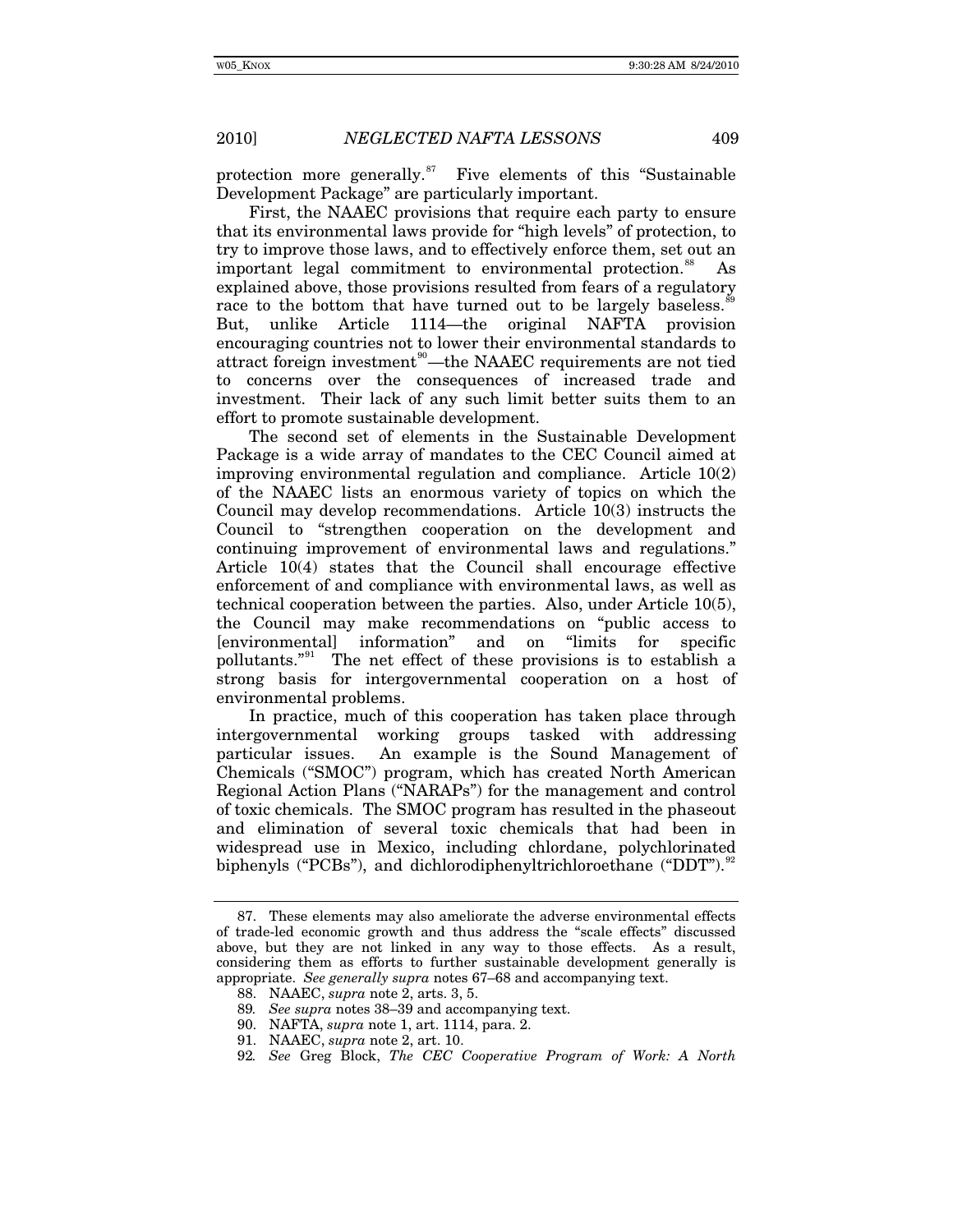Another example of successful cooperative work has been the encouragement of national pollutant release and transfer registers ("PRTRs"), which helped lead to the adoption of the first Mexican PRTR program.<sup>33</sup> Much of the success in these and similar initiatives has resulted from the exchange of technical information with the view of raising environmental standards, especially in Mexico, the least developed of the three NAFTA countries.

A third element of the NAFTA environmental regime provides financial support to efforts to strengthen environmental protection. The bulk of this support has occurred through the BECC/NADBank structure.<sup>[94](#page-19-1)</sup> In addition to funding projects directly, the BECC and NADBank provide technical assistance and training for environmental infrastructure.<sup>[95](#page-19-2)</sup> As noted above, many of the projects supported by the BECC and NADBank have reduced environmental harm to transboundary, shared resources.<sup>[96](#page-19-3)</sup> With the exception of the BEIF program, however, the mandates of the BECC and NADBank are not limited to such projects or even to projects in the immediate vicinity of the border. Their purpose is to assist communities within the "border region," but their charter was broadened in 2004 to define that region to include communities within 300 kilometers of the border on the Mexican side.<sup>9</sup> Moreover, while the institutions' primary focus remains on water, wastewater, and solid-waste facilities, they can and do support a much broader array of environmental projects.<sup>[98](#page-19-5)</sup> As a result, the BECC and NADBank support sustainable development generally, not just with respect to transboundary environmental harm.

The CEC initially devoted part of its annual budget to funding small grants for social and environmental projects throughout the continent. Before it was discontinued in 2003, its North American Fund for Environmental Cooperation ("NAFEC") disbursed over \$9 million in nearly 200 grants, $99$  many of which resulted in concrete environmental benefits. For example, a 1998 grant of \$50,000 enabled several U.S. and Mexican nongovernmental organizations to

<span id="page-19-0"></span>*American Agenda for Action*, *in* GREENING NAFTA, *supra* note 4, at 25, 30–32. 93*. Id.* at 32–33.

<sup>94</sup>*. See supra* notes 64, 75–76 and accompanying text.

<span id="page-19-2"></span><span id="page-19-1"></span><sup>95.</sup> Together, they have authorized more than \$60 million for technical assistance to hundreds of communities on both sides of the border. *See* JOINT STATUS REPORT, *supra* note 79, at 1.

<sup>96</sup>*. See supra* notes 77–82 and accompanying text.

<sup>97.</sup> BECC/NADBank Agreement Ammended, *supra* note 2, ch. V, art. II.

<span id="page-19-5"></span><span id="page-19-4"></span><span id="page-19-3"></span><sup>98</sup>*. See* N. Am. Dev. Bank, *Expansion of NADB Sectors of Activity*, Board Res. 2000-10 (Nov. 16, 2000). For example, the BECC has certified, and the NADBank has approved financing for, several pilot projects aimed at improving energy efficiency and renewable energy, including a biodiesel production plant in El Paso, a methane capture project for a large dairy farm in Chihuahua, and a residential solar-panel program in Baja California. NADBANK 2008 REPORT, *supra* note 80, at 12, 14.

<span id="page-19-6"></span><sup>99.</sup> CEC, *Ten Years*, *supra* note 4, at 41.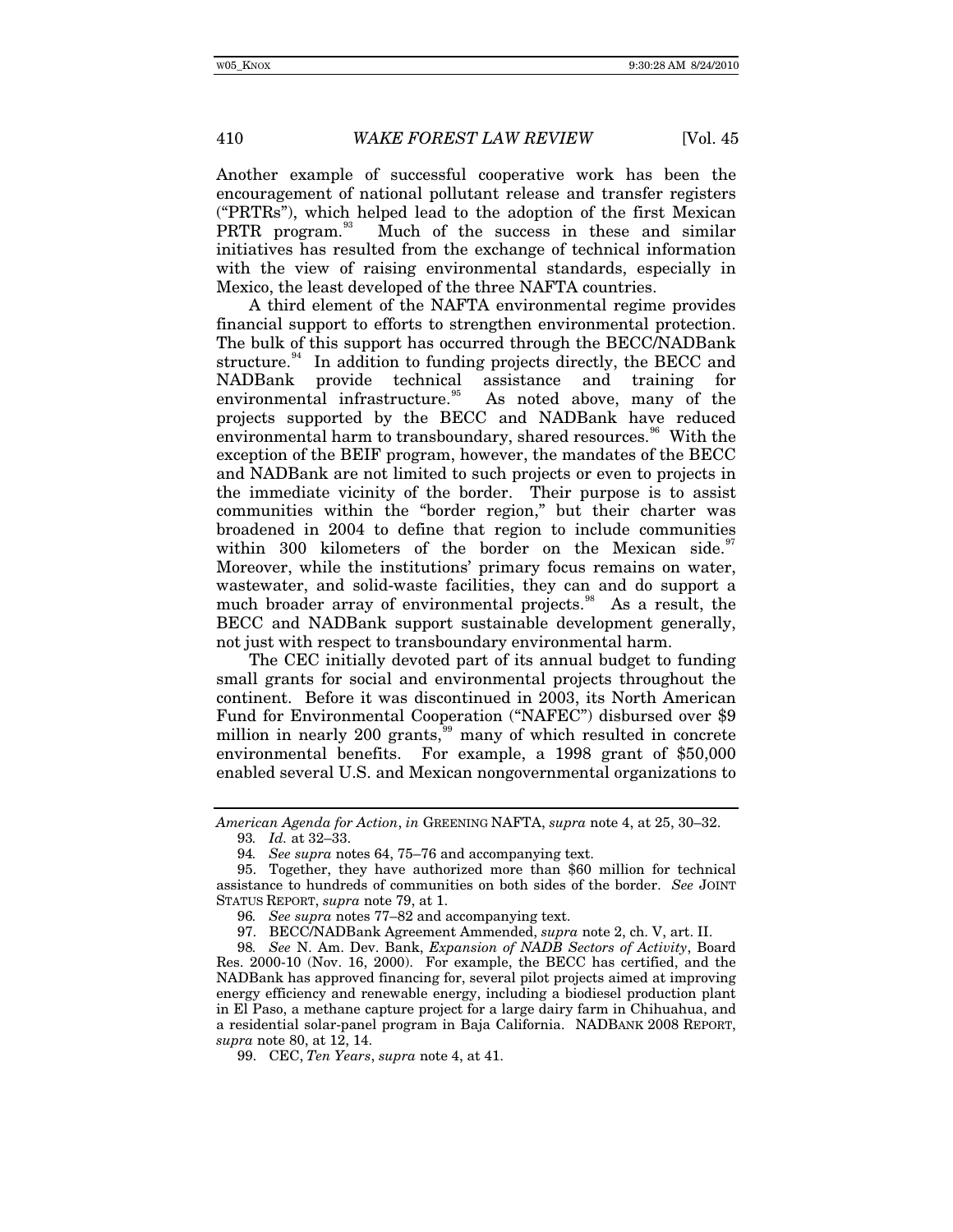investigate the use of toxic chemicals at three *maquiladoras* and publicize their findings. $^{100}$  $^{100}$  $^{100}$  As a result, the organizations negotiated with the firms to reduce their emissions and implement pollution-prevention strategies.<sup>[101](#page-20-1)</sup>

A fourth element of the "Sustainable Development Package" has been the independent monitoring mechanisms created by the NAAEC. The NAAEC gives the CEC Secretariat authority to prepare three types of reports: an annual report, which describes "the actions taken by each Party in connection with its [NAAEC] obligations" and periodically assesses the state of the environment in North America; independent reports prepared on the Secretariat's own initiative on virtually any environmental issue; and the factual records on citizens' allegations of ineffective enforcement that are described above.<sup>102</sup> The overall effect, especially of the factual The overall effect, especially of the factual records, has been to increase pressure on the governments to maintain their environmental standards.<sup>[103](#page-20-3)</sup> These monitoring mechanisms have had some success despite their significant weaknesses, which include the ability of governments to delay reports and limit their scope, the lack of authority of the Secretariat to reach legal conclusions, and the absence of any consistent mechanism to follow up reports.<sup>[104](#page-20-4)</sup>

Finally, the NAFTA environmental regime includes many opportunities for the public to participate in efforts to promote technical cooperation, provide financial support, and monitor implementation. As already noted, the CEC citizen submissions procedure allows individuals and nongovernmental organizations to complain about government failures to comply with their obligations to enforce their laws.<sup>[105](#page-20-5)</sup> The NAAEC also creates a Joint Public Advisory Committee ("JPAC")—a kind of collective ombudsman composed of citizens from the three NAFTA countries—which sees its role as ensuring that the CEC remains transparent and open to public input, and which has been particularly important in protecting the submissions procedure from interference by the governments. The BECC/NADBank agreement provides for The BECC/NADBank agreement provides for

<span id="page-20-0"></span><sup>100.</sup> Kevin P. Gallagher, *The CEC and Environmental Quality: Assessing the Mexican Experience*, *in* GREENING NAFTA, *supra* note 4, at 117, 127.

<span id="page-20-1"></span><sup>101</sup>*. Id.* In addition, a revolving CEC "pollution prevention" fund has directly helped medium-sized and small businesses to reduce their pollution. Block, *supra* note 69, at 516–17; Gallagher, *supra* note 100, at 117, 126.

<span id="page-20-2"></span><sup>102.</sup> NAAEC, *supra* note 2, arts. 12–15; *see supra* notes 21–24, 35–36 and accompanying text.

<span id="page-20-3"></span><sup>103</sup>*. See* GRAUBART, *supra* note 4, at 101–37; Gustavo Alanís Ortega, *Public Participation Within NAFTA's Environmental Agreement: The Mexican Experience*, *in* LINKING TRADE, ENVIRONMENT, AND SOCIAL COHESION, *supra* note 4, at 183, 186.

<span id="page-20-6"></span><span id="page-20-5"></span><span id="page-20-4"></span><sup>104</sup>*. See* Garver, *supra* note 35, at 35–38; Markell, supra note 36, at 432, 449–50; Wold, supra note 4, at 228–32.

<sup>105.</sup> NAAEC, *supra* note 2, art. 14.

<sup>106.</sup> NAAEC, *supra* note 2, art. 16; *see also* John D. Wirth, *Perspectives on*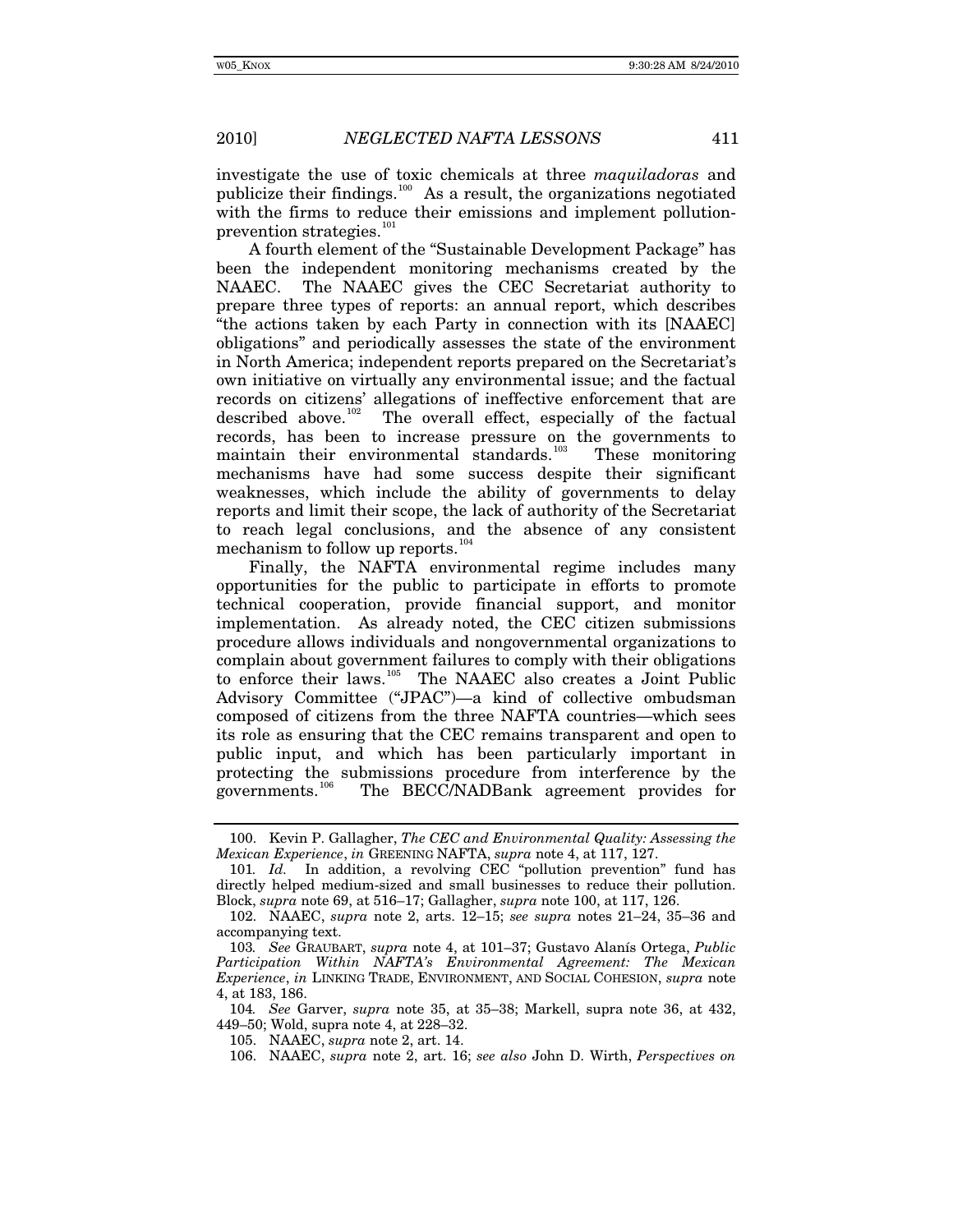public input into decisions to certify projects for funding.<sup>[107](#page-21-0)</sup> And it goes even further than the CEC to ensure that the voice of the public will be heard; rather than creating a committee of citizens to advise its governing body, as the NAAEC does, the BECC/NADBank Agreement provides two seats directly on its governing body for members of the public who live in the border region.<sup>[108](#page-21-1)</sup> In addition to making the other elements of the regime more effective, this pervasive emphasis on public participation has helped to introduce greater openness into Mexican domestic environmental policy.<sup>1</sup>

These elements of the NAFTA environmental regime have proved to be successful at promoting sustainable development. Their emphasis on strong legal standards, intergovernmental technical cooperation, financial support, independent monitoring, and public participation are all key components of improving environmental performance. In the context of a trade regime designed to further economic growth, they help to ensure that North America develops sustainably.

The NAFTA environmental regime is far from the last word in sustainable development, however. Some of its tools could be improved: the CEC citizen-submissions procedure, in particular, would be far more effective if it were less under government control, incorporated clear legal findings and recommendations, and led to regular institutional follow-up. A larger problem is that—with the important but limited exception of the BECC and NADBank—the NAFTA environmental regime has insufficient resources.<sup>[110](#page-21-3)</sup> The CEC's annual budget is only \$9 million and, because it has remained constant since 1994, it has shrunk in real terms. As Professor Kevin Gallagher has stated, "By its very nature, an institution with an annual budget of \$9 million can hardly make a dent in a series of problems that cost the Mexican economy over \$40 billion annually."<sup>[111](#page-21-4)</sup> The CEC does not have the wherewithal to facilitate technical cooperation in more than a handful of areas, and in recent years it has had to cut some of its programs, including the popular and effective NAFEC.<sup>112</sup> Nevertheless, considered as a regional Nevertheless, considered as a regional effort to promote sustainable development, the NAFTA environmental regime can point to real successes.

<span id="page-21-1"></span><span id="page-21-0"></span>*the Joint Public Advisory Committee*, *in* GREENING NAFTA, *supra* note 4, at 199.

<sup>107.</sup> BECC/NADBank Agreement Amended, *supra* note 2, ch. I, art. II, § 4.

<sup>108</sup>*. Id.* ch. III, art. 2.

<sup>109.</sup> Block, *supra* note 69, at 516–17.

<sup>110</sup>*. Id.* at 517; Gallagher, *supra* note 100, at 129–30.

<sup>111.</sup> Gallagher, *supra* note 100, at 125.

<span id="page-21-5"></span><span id="page-21-4"></span><span id="page-21-3"></span><span id="page-21-2"></span><sup>112.</sup> North American Commission for Environmental Cooperation, *A Popular Funding Program Comes to a Close*, http://www.cec.org (follow "Features" hyperlink; then follow "Summer 2004" hyperlink; then follow "A popular funding program comes to a close" hyperlink) (last visited May 7, 2010).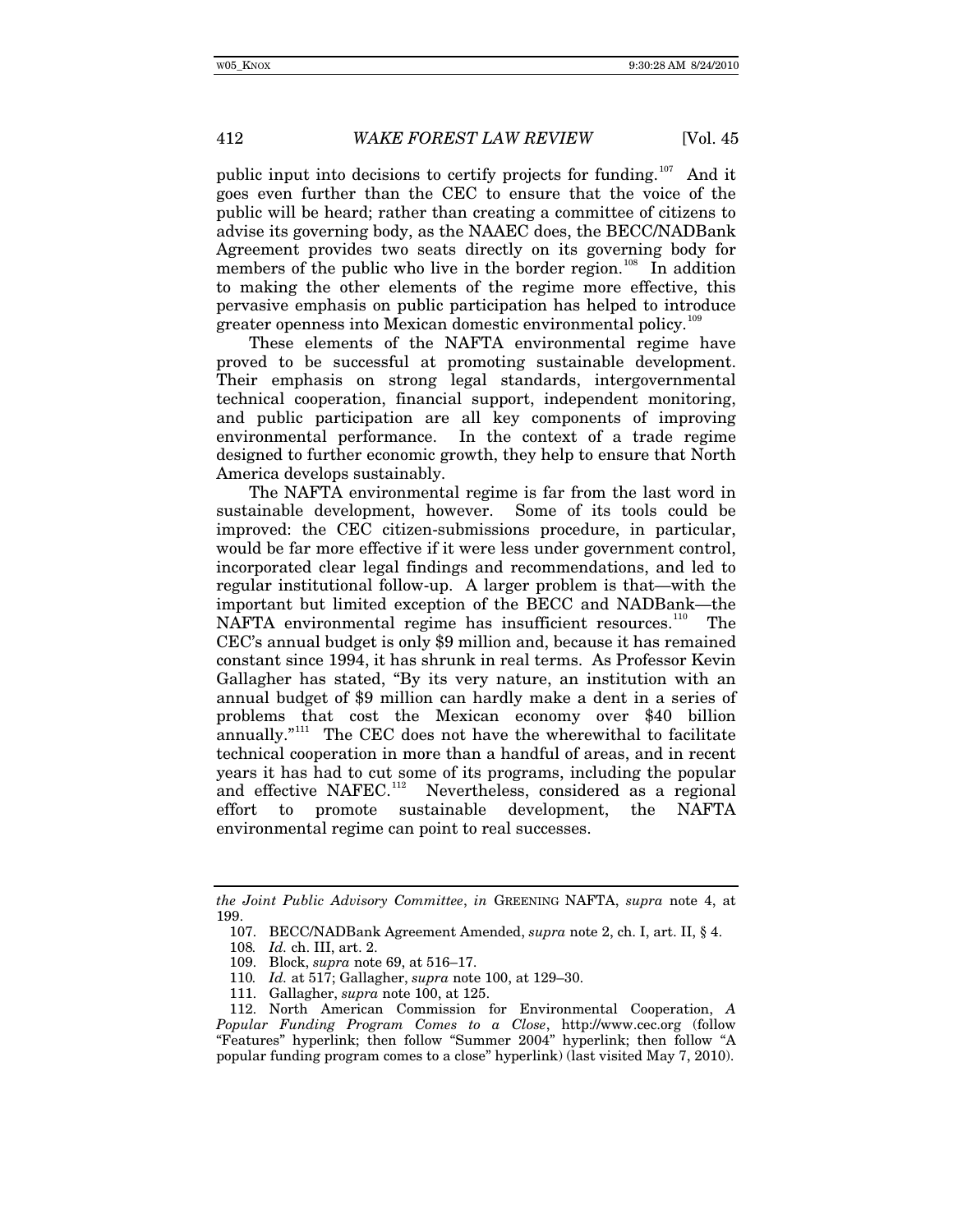#### II. POST-NAFTA ENVIRONMENTAL REGIMES

Since NAFTA and its environmental side agreements entered into force, the United States has negotiated twelve bilateral or regional trade agreements, each of which includes environmental provisions. This Part of the Article analyzes how these post-NAFTA environmental regimes address environmental concerns with trade, transboundary environmental harm, and sustainable development. In particular, it examines the degree to which the post-NAFTA agreements have incorporated lessons of the NAFTA environmental regime.

Those lessons strongly suggest that subsequent trade agreements should do the following:

(1) With respect to environmental concerns with trade:

a. stop focusing on the nonexistent threat of pollution havens;

b. include any necessary protections for environmental laws in the trade agreements themselves, rather than leaving their resolution to future political discussions; and

c. study potential environmental impacts of new trade agreements carefully before negotiating the agreements, and take steps to protect vulnerable sectors before any scale effects of the agreements occur.

(2) When parties share common borders, establish mechanisms to address transboundary environmental harm.

(3) Include and strengthen elements aimed at sustainable development by

a. setting out legal commitments to improve and enforce environmental laws;

b. providing adequate support for intergovernmental cooperation and technical support in order to improve environmental standards and performance;

c. incorporating resources for financial support, including devoted funds for environmental projects;

d. establishing effective mechanisms to monitor environmental performance, including opportunities for citizens to bring complaints to independent bodies; and

e. opening effective avenues for public participation, such as a public advisory body.

The post-NAFTA environmental regimes have adopted virtually none of these lessons. The failure has been bipartisan. The free trade agreement with Jordan, which was negotiated by the Clinton administration and signed in 2000, set the pattern.<sup>[113](#page-22-0)</sup> The next seven trade agreements were negotiated by the second Bush administration and signed between 2003 and early 2006 with a wide

<span id="page-22-0"></span><sup>113.</sup> *See* Jordan FTA, supra note 5.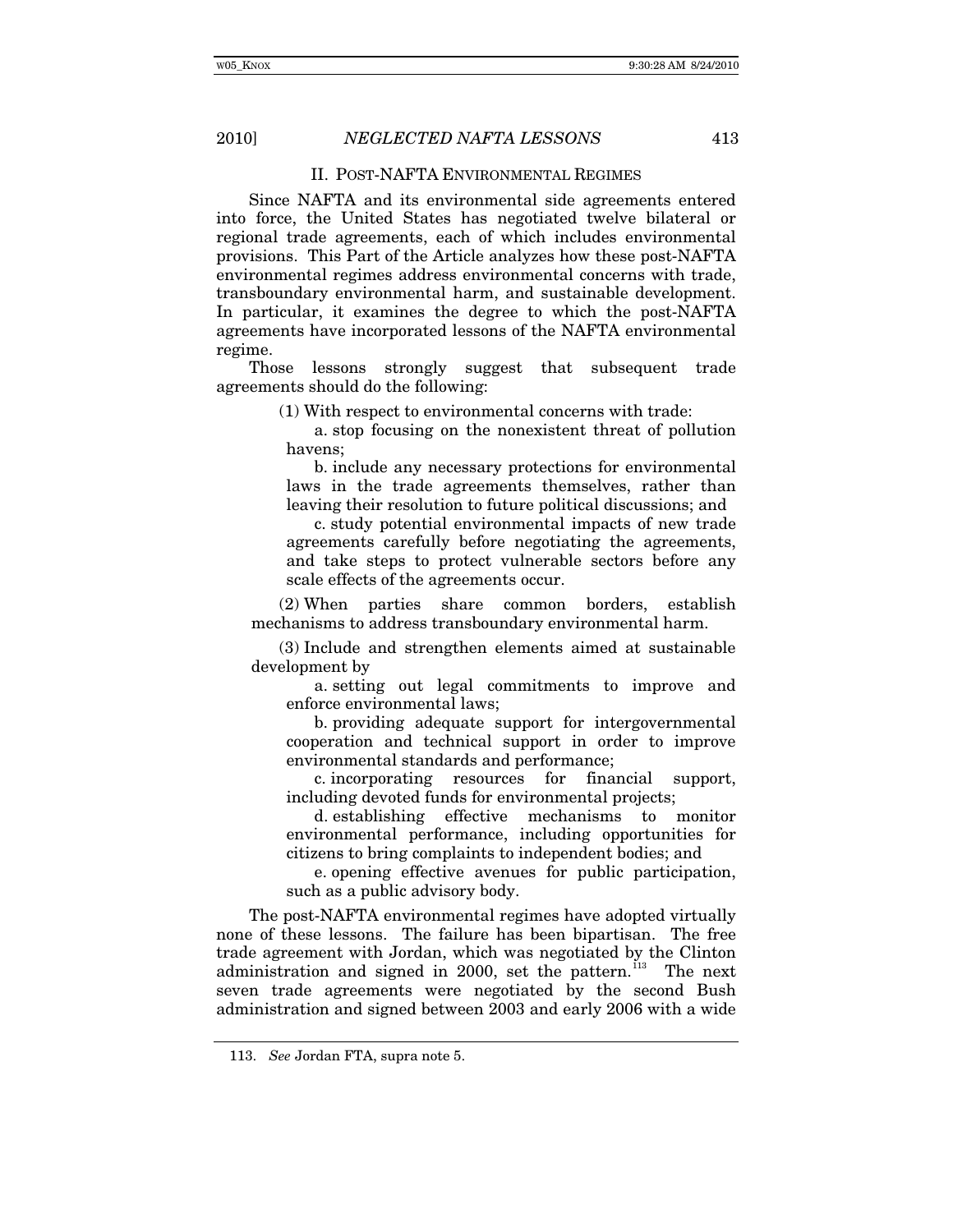variety of countries: bilateral agreements with Chile, Singapore, Australia, and three Middle Eastern countries (Morocco, Bahrain, and Oman), and a multilateral agreement, the CAFTA-DR, with the Dominican Republic and five Central American countries (Costa Rica, El Salvador, Guatemala, Honduras, and Nicaragua). Despite the diversity of the countries, the environmental provisions in these agreements are virtually identical and vary only slightly from the Jordan agreement. They reflect the environmental objectives set forth in the Trade Act of 2002, which provided "trade promotion authority" to the president for agreements negotiated between August 2002 and March 2007.<sup>[114](#page-23-0)</sup> All of the agreements focus on preventing pollution havens, include even weaker protections against legal conflicts than NAFTA, say next to nothing about problems of scale, are silent on transboundary pollution, and include weaker provisions on sustainable development, particularly with respect to funding, independent monitoring, and public participation. Only the CAFTA-DR varies from the pattern, by only including a citizen submissions procedure.

The four most recent agreements, with Peru, Colombia, Panama, and South Korea, were signed in 2006 and 2007. They include some slight improvements on the first eight agreements. After the Democratic Party took control of Congress in January 2007, the Bush administration negotiated a "Bipartisan Agreement on Trade Policy" with the new congressional leaders in order to facilitate Congress' approval of the four pending trade agreements, and those agreements were revised to include provisions called for by the deal.<sup>[115](#page-23-1)</sup> (Only one of these agreements, with Peru, has received congressional approval and entered into force.)<sup>[116](#page-23-2)</sup> Except

<span id="page-23-0"></span><sup>114.</sup> Trade Act of 2002, 19 U.S.C. §§ 3802–3803 (2004). Trade promotion authority, sometimes called "fast-track" authority, authorizes the President to negotiate trade agreements and bring them to Congress for an up-or-down vote. It is often considered necessary for the effective conclusion of trade agreements, since other countries are highly reluctant to negotiate with the United States if Congress may impose additional requirements after the conclusion of the negotiation as a condition for giving its approval. *See* David A. Gantz, *The "Bipartisan Trade Deal," Trade Promotion Authority and the Future of the U.S. Free Trade Agreements*, 28 ST. LOUIS U. PUB. L. REV. 115, 130–38 (2008).

<span id="page-23-1"></span><sup>115.</sup> Office of the U.S. Trade Representative, Bipartisan Agreement on Trade Policy, http://www.ustr.gov/sites/default/files/uploads/factsheets/2007 /asset\_upload\_file127\_11319.pdf; *see also* Gantz, *supra* note 114, at 138–39; Kevin C. Kennedy, *The Status of the Trade-Environment-Sustainable Development Triad in the Doha Round Negotiations and in Recent U.S. Trade Policy*, 19 IND. INT'L & COMP. L. REV. 529, 543–46 (2009). For a description of the bipartisan deal by one of the drafters, see Charles B. Rangel, *Moving Forward; A New, Bipartisan Trade Policy That Reflects American Values*, 45 HARV. J. ON LEGIS. 377 (2008).

<span id="page-23-2"></span><sup>116.</sup> Peru TPA, *supra* note 5; Office of the U.S. Trade Representative, *Free Trade Agreements*, http://www.ustr.gov/trade-agreements/free-trade-agreements (stating that Congress has not yet passed legislation to implement the Colombia, Panama, and Korea FTAs).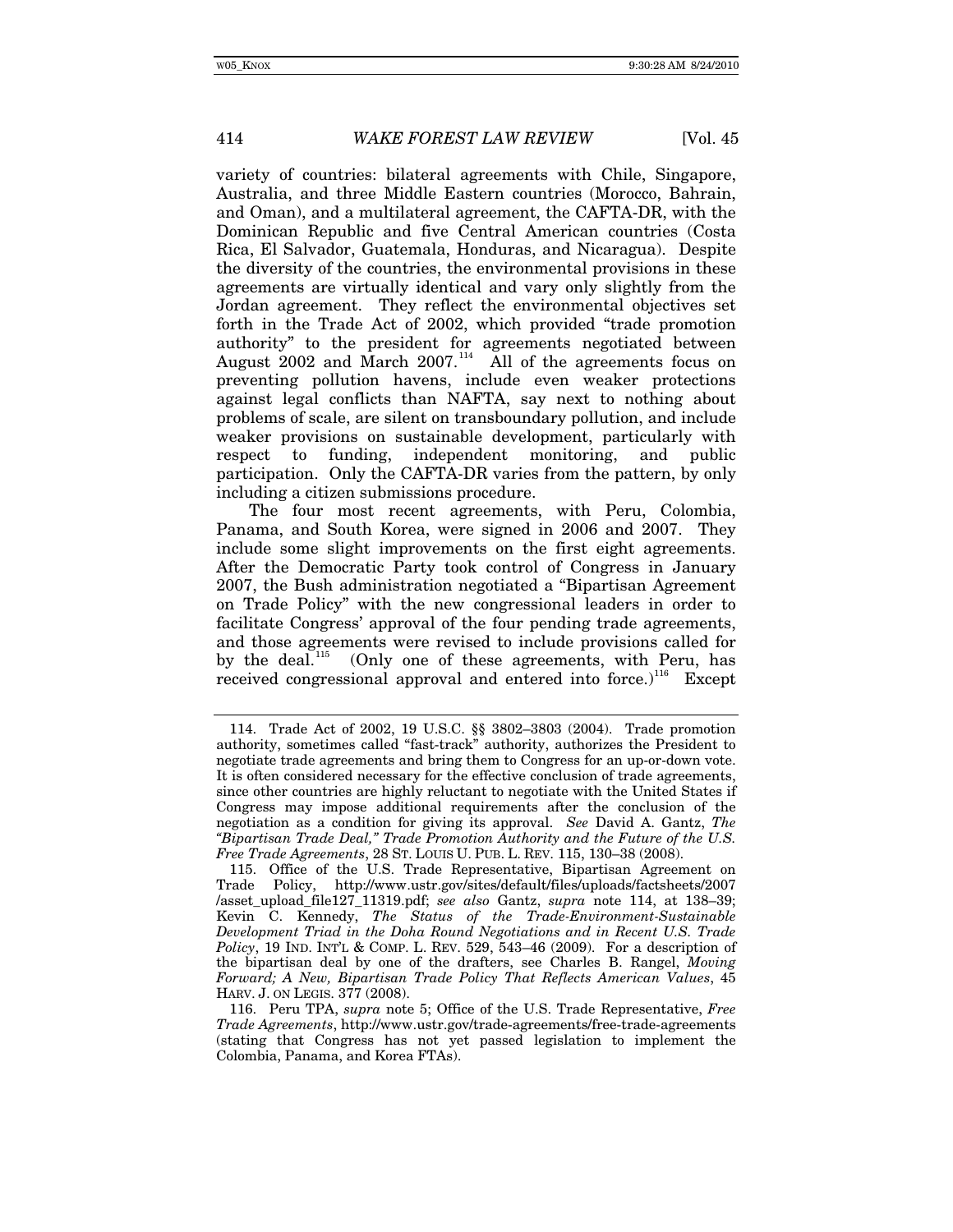for the Korea agreement, each includes a citizen submissions procedure, and each provide stronger protections for multilateral environmental agreements. For the most part, however, these agreements closely resemble the other post-NAFTA agreements and, like them, fall well short of the standard set by the NAFTA environmental regime.

### *A. Trade and the Environment*

Of the three sets of trade-and-environment elements of the NAFTA environmental regime, one set addresses the pollutionhaven concern, another addresses potential legal conflicts, and a third addresses the scale effects of trade-led economic growth.

## *1. The Pollution Haven Package*

The Pollution Haven Package in NAFTA has six elements: a soft exhortation in NAFTA itself that countries should not lower their environmental standards to attract foreign investment; two legal requirements in the NAAEC that countries maintain their environmental laws and effectively enforce them; a mandate to the CEC Council to help the parties improve and enforce their laws; and two mechanisms aimed at promoting effective enforcement, one triggered by citizen submissions and one by governments, the latter of which may, in theory at least, lead to sanctions.<sup>[117](#page-24-0)</sup> As noted above, a primary lesson from NAFTA is that the fear of pollution havens has proved to be largely without basis. As a result, post-NAFTA agreements should have moved away from including elements aimed primarily at deterring pollution havens. Instead, they ignore the NAFTA lesson and retain the NAFTA elements.

For example, all of these agreements echo the exhortation found in NAFTA Article 1114 that the parties not lower environmental standards to attract foreign investment. The agreements do not use the word "should," as Article 1114 does, but they replace it with language almost as weak, requiring the parties to "strive to ensure" (rather than simply ensure) that they do not waive or derogate from such environmental laws to encourage trade and investment.<sup>[118](#page-24-1)</sup>

To the extent that the other elements of the Pollution Haven Package are not explicitly linked to cross-border investment induced by lower environmental standards but speak to environmental

<sup>117</sup>*. See supra* notes 14–27 and accompanying text.

<span id="page-24-1"></span><span id="page-24-0"></span><sup>118.</sup> Jordan FTA, *supra* note 5, art. 5, para. 1; Singapore FTA, *supra* note 5, art. 18.2, para. 2; Chile FTA, *supra* note 5, art. 19.2, para. 2; Australia FTA, *supra* note 5, art. 19.2, para. 2; Morocco FTA, *supra* note 5, art. 17.2, para. 2; CAFTA-DR, *supra* note 5, art. 17.2, para. 2; Bahrain FTA, *supra* note 5, art. 16.2, para. 2; Oman FTA, *supra* note 5, art. 17.2, para. 2; Peru TPA, *supra* note 5, arts. 18.1, .3, para. 2; Colombia TPA, *supra* note 5, arts. 18.1, .3, para. 2; Panama TPA, *supra* note 5, arts. 17.1, .3, para. 2; Korea FTA, *supra* note 5, arts. 20.1, .3, para. 2.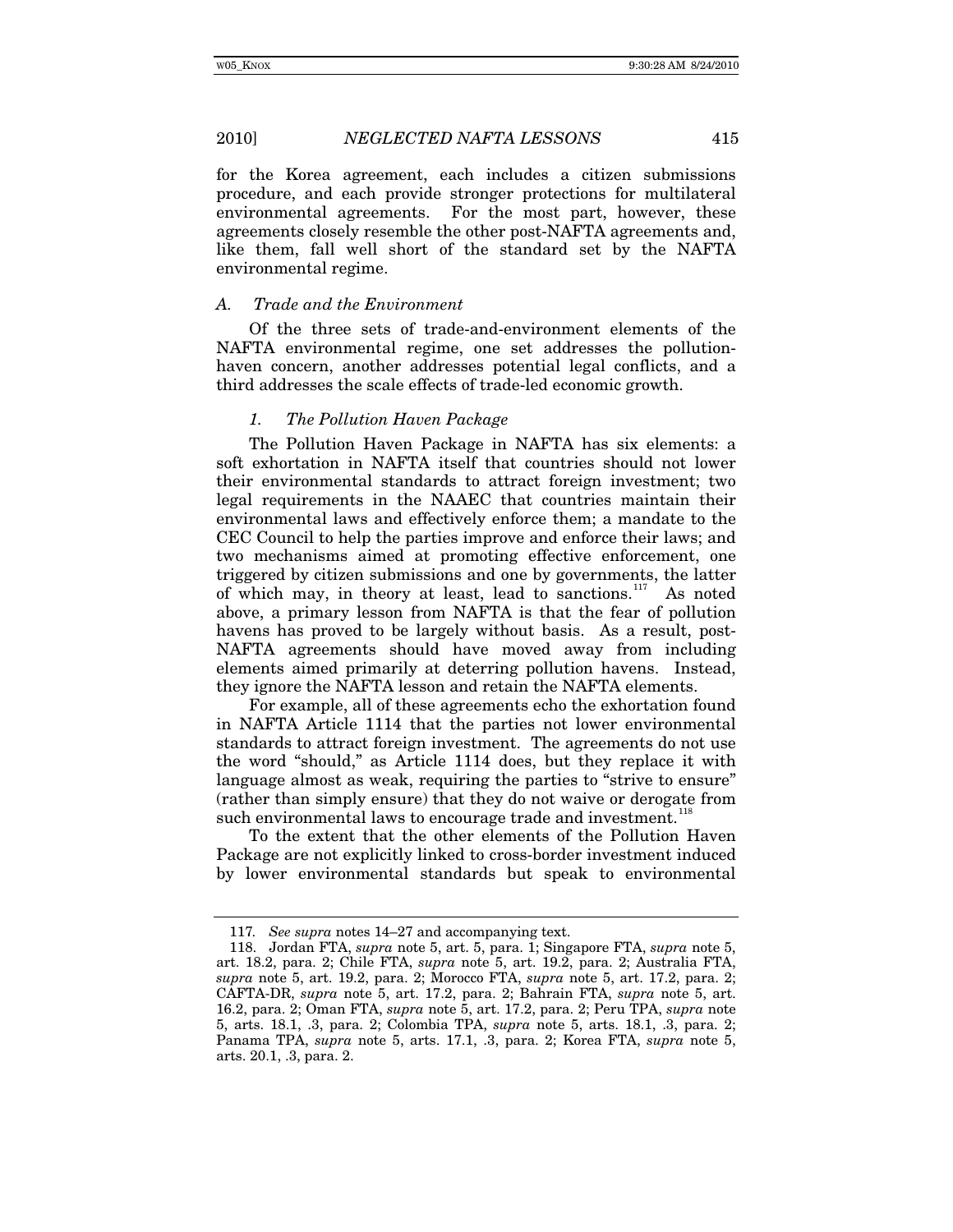standards more generally, they may promote other ends, including sustainable development. Post-NAFTA agreements might, therefore, have usefully detached those elements completely from the pollution-haven context and tied them more explicitly to the goal of furthering sustainable development. They did not do so. Instead, they narrowed the focus of the obligation to effectively enforce environmental laws, contained in the NAAEC, by allowing claims only for sustained or recurring failures to enforce that affect trade between the parties.<sup>[119](#page-25-0)</sup> And most of the agreements drop the citizen submissions procedure, retaining only the never-used option of government-triggered dispute resolution.[120](#page-25-1)

Virtually all of the agreements also continue to include provisions for environmental cooperation, which are discussed below. Nevertheless, the overall effect of these changes is to emphasize the least necessary aspect of the NAFTA environmental regime, by focusing even more fixedly on preventing the nonexistent threat of pollution havens.

#### *2. The Legal Conflicts Package*

The Legal Conflicts Package in the NAFTA environmental regime has only two elements: NAFTA Article 104, which addresses potential conflicts with a limited number of environmental agreements; and a general mandate to the CEC Council to try to work with their trade-ministry counterparts to head off conflicts between trade agreements and environmental norms, which has proven ineffective. $121$  The first eight post-NAFTA agreements weaken these already feeble provisions. The Jordan Free Trade Agreement does not refer to the potential conflict with multilateral environmental agreements ("MEAs") at all; later agreements refer to it, but only to suggest that the parties may consult with one another about the relationship between MEAs and trade obligations in light of the ongoing discussions at the WTO.<sup>[122](#page-25-3)</sup> And the post-NAFTA

<span id="page-25-0"></span><sup>119.</sup> Jordan FTA, *supra* note 5, art. 5, para. 3(a); Singapore FTA, *supra* note 5, art. 18.2, para. 1(a); Chile FTA, *supra* note 5, art. 19.2, para. 1(a); Australia FTA, *supra* note 5, art. 19.2, para. 1(a); Morocco FTA, *supra* note 5, art. 17.2, para. 1(a); CAFTA-DR, *supra* note 5, art. 17.2, para. 1(a); Bahrain FTA, *supra*  note 5, art. 16.2, para. 1(a); Oman FTA, *supra* note 5, art. 17.2, para. 1(a); Peru TPA, *supra* note 5, art. 18.3, para. 1(a); Colombia TPA, *supra* note 5, art. 18.3, para. 1(a); Panama TPA, *supra* note 5, art. 17.3, para. 1(a); Korea FTA, *supra*  note 5, art. 20.3, para. 1(a). This language is specifically included as one of the negotiating objectives of the Trade Act of 2002, 19 U.S.C. § 3802(b)(11) (2004).

<span id="page-25-1"></span><sup>120.</sup> Jordan FTA, *supra* note 5, art. 17; Singapore FTA, *supra* note 5, art. 18.7; Chile FTA, *supra* note 5, art. 19.6; Australia FTA, *supra* note 5, art. 19.7; Morocco FTA, *supra* note 5, art. 17.7; CAFTA-DR, *supra* note 5, art. 17.10; Bahrain FTA, *supra* note 5, art. 16.8; Oman FTA, *supra* note 5, art. 17.8.

<span id="page-25-2"></span><sup>121.</sup> NAFTA, *supra* note 1, art. 104; NAAEC, *supra* note 2, art. 10, para. 6; *see supra* Part I.A.2.

<span id="page-25-3"></span><sup>122.</sup> Singapore FTA, *supra* note 5, art. 18.8; Chile FTA, *supra* note 5, art. 19.9; Australia FTA, *supra* note 5, art. 19.8; Morocco FTA, *supra* note 5, art.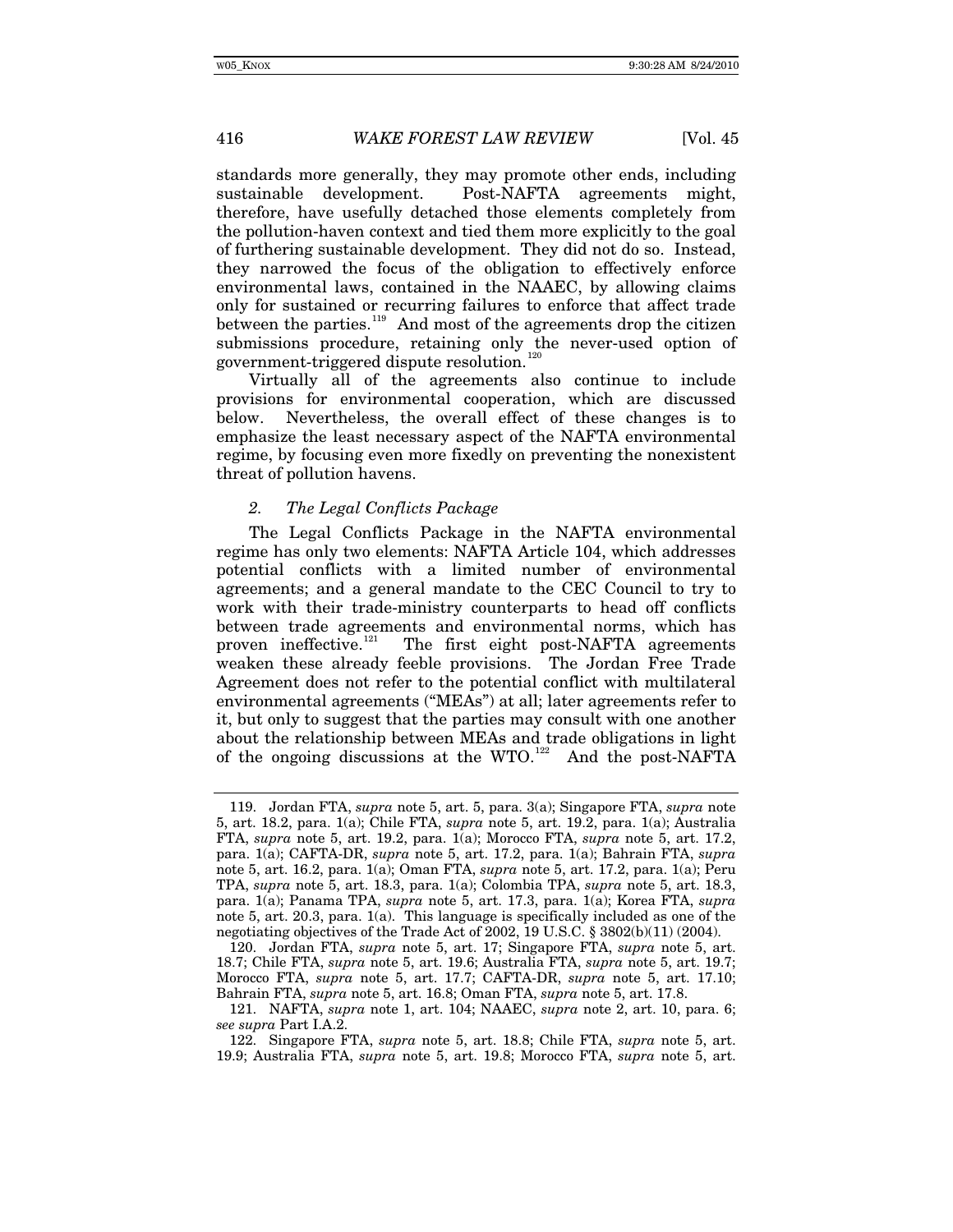agreements do not even make a gesture, as the NAAEC does, toward further discussions between trade and environmental officials on potential conflicts between domestic environmental laws and international trade rules. Nor do the agreements safeguard environmental measures from challenge as "regulatory expropriations."[123](#page-26-0) The effect is to leave legal conflicts between the trade agreements and environmental norms completely to the judgment of the trade tribunals convened to hear them.

The four most recent agreements do, however, include language on potential conflicts between the agreements and international environmental agreements. The agreements with Peru, Colombia, Panama, and South Korea state that in the event of an inconsistency between a party's obligations under the agreement and one of a list of specified environmental agreements, "the Party shall seek to balance its obligations under both agreements, but this shall not preclude the Party from taking a particular measure to comply with its obligations under the covered agreement, provided that the primary purpose of the measure is not to impose a disguised restriction on trade."<sup>[124](#page-26-1)</sup> This language is arguably weaker than NAFTA Article 104, which states that the obligation of the environmental agreement "shall prevail to the extent of the inconsistency."<sup>[125](#page-26-2)</sup> On the other hand, where a NAFTA party has a choice among equally effective and available means of compliance, NAFTA obligates it to take the alternative that is least inconsistent with  $NAFTA$ ,<sup>[126](#page-26-3)</sup> which may have a similar effect to the more recent agreements' requirement that the parties "balance" their obligations. In any event, the chance that a real conflict of this nature would ever arise is very unlikely.

The four most recent agreements also include more interesting language that marks one of their very few improvements on the NAFTA environmental regime. Each of the trade agreements

<sup>17.8;</sup> CAFTA-DR, *supra* note 5, art. 17.12; Bahrain FTA, *supra* note 5, art. 16.9; Oman FTA, *supra* note 5, art. 17.9.

<span id="page-26-0"></span><sup>123.</sup> The agreements address this concern only by providing that "[n]othing in this [Investment] Chapter shall be construed to prevent a Party from adopting, maintaining or enforcing any measure *otherwise consistent with this Chapter* that it considers appropriate to ensure that investment activity in its territory is undertaken in a manner sensitive to environmental concerns."Peru TPA, *supra* note 5, art. 10.11 (emphasis added); *see also, e.g.*, CAFTA-DR, *supra*  note 5, art. 10.11. This language, which is taken verbatim from NAFTA Article 1114, para. 1, is perfectly meaningless, since it protects only those environmental measures that are "otherwise consistent with this Chapter" and therefore do not need protection.

<span id="page-26-2"></span><span id="page-26-1"></span><sup>124.</sup> Peru TPA, *supra* note 5, art. 18.13, para. 4; Panama TPA, *supra* note 5, art. 17.13, para. 3; Colombia TPA, *supra* note 5, art. 18.13, para. 4; Korea FTA, *supra* note 5, art. 20.10, para. 3. The language is pursuant to the bilateral trade deal. Gantz, *supra* note 114, at 141–42.

<span id="page-26-3"></span><sup>125.</sup> NAFTA, *supra* note 1, art. 104, para. 1.

<sup>126</sup>*. Id.*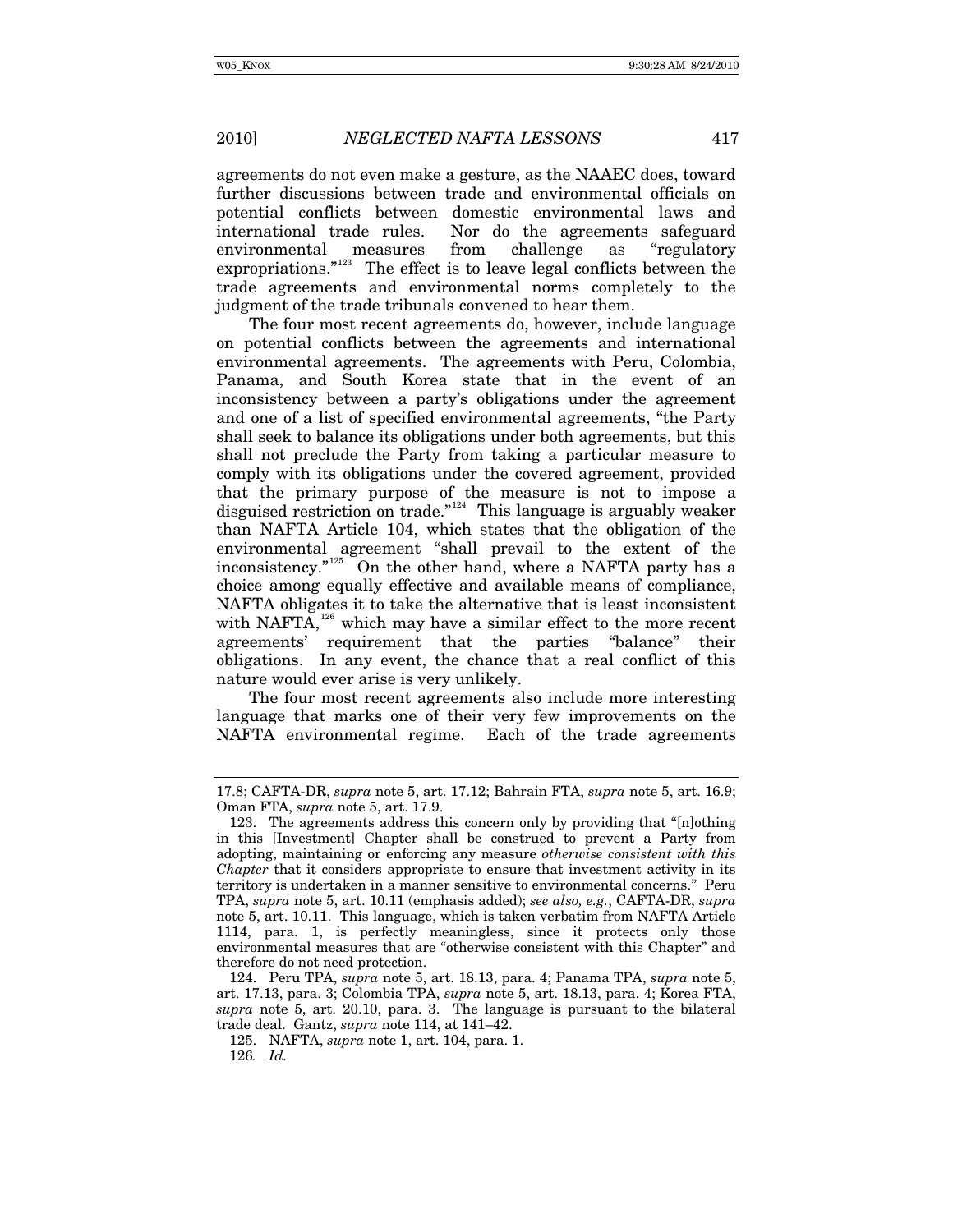requires its parties to adopt and implement laws and other measures to fulfill their obligations under listed environmental agreements, including the Convention on International Trade in Endangered Species ("CITES") and the Montreal Protocol on Substances that Deplete the Ozone Layer.<sup>[127](#page-27-0)</sup> To show a violation of this obligation, a party must demonstrate that the failure affects trade or investment between the parties,[128](#page-27-1) which suggests that the intent is again to protect against pollution havens. Whatever its purpose, however, the provision breaks new ground by offering a remedy for violations of environmental agreements that the agreements themselves rarely provide.

## *3. Scale Effects*

The post-NAFTA agreements include no provision explicitly addressing the scale effects of trade-led economic growth, probably the most important aspect of the trade-and-environment nexus of issues. The agreements make no effort to address the past effects of trade-led economic growth, as the BECC and NADBank arguably do. And, instead of the valuable mandate given to the CEC to study the environmental effects of NAFTA, these agreements substitute a provision stating only that the parties may, if they choose, share information with one another on their own experiences in taking into account the environmental effects of international trade.<sup>[129](#page-27-2)</sup>

The intergovernmental programs of cooperation established under the agreements can address scale effects as part of their promotion of sustainable development, which is discussed below. Those programs are generally inadequate to protect against such effects, however. They are small in comparison to the scope of the problem, and they are developed and implemented after the trade agreement has entered into force. They may therefore arrive too late to safeguard vulnerable natural resources from the rush to exploit them that the trade agreement may trigger.<sup>[130](#page-27-3)</sup>

### *B. Transboundary Environmental Harm*

The post-NAFTA trade agreements are all with countries that do not share common borders with the United States. Understandably, they do not address transboundary environmental harm. Nevertheless, CAFTA-DR, which includes several countries

<span id="page-27-0"></span><sup>127.</sup> Peru TPA, *supra* note 5, art. 18.2; Colombia TPA, *supra* note 5, art. 18.2; Panama TPA, *supra* note 5, art. 17.2; Korea FTA, *supra* note 5, art. 20.2.

<span id="page-27-1"></span><sup>128.</sup> Peru TPA, *supra* note 5, art. 18.2 n.1; Colombia TPA, *supra* note 5, art. 18.2 n.1; Panama TPA, *supra* note 5, art. 17.2 n.1; Korea FTA, *supra* note 5, art. 20.2 n.1.

<span id="page-27-3"></span><span id="page-27-2"></span><sup>129.</sup> Singapore FTA, *supra* note 5, art. 18.6, para. 3; Chile FTA, *supra* note 5, art. 19.5, para. 3; Australia FTA, *supra* note 5, art. 19.6, para. 3; Morocco FTA, *supra* note 5, art. 17.3, para. 6; Bahrain FTA, *supra* note 5, art. 16.7, para. 4; Oman FTA, *supra* note 5, art. 17.7, para. 4.

<sup>130.</sup> Wold, *supra* note 4, at 243.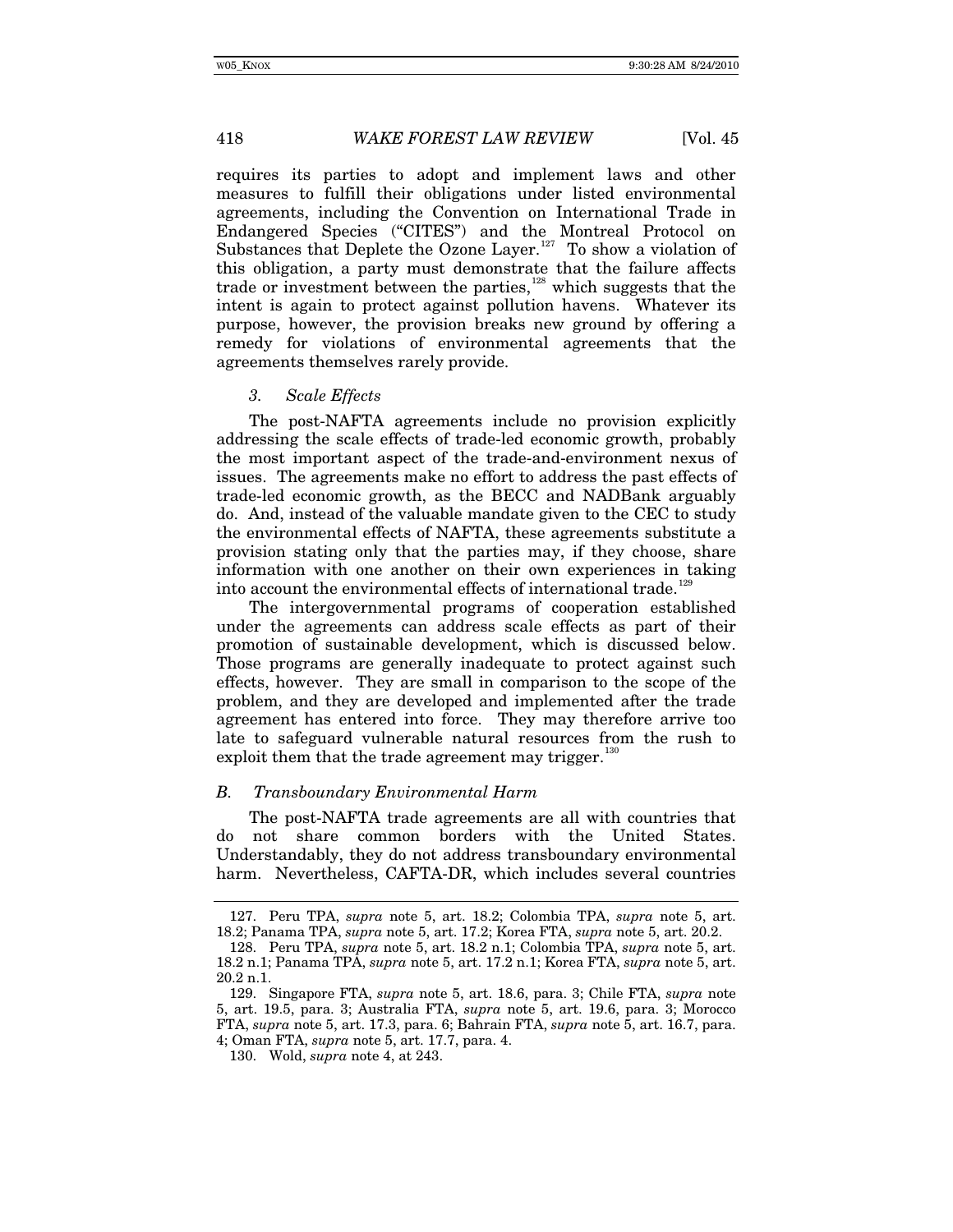that do neighbor one another, could have usefully provided for cooperation to address transboundary environmental problems. Although it does not do so, it does include a more general agreement on environmental cooperation, which is considered in the next Subpart.

## *C. Sustainable Development*

The five elements of the Sustainable Development Package in the NAFTA regime are (a) legal obligations for each party to ensure that its environmental laws provide for high levels of protection, to try to improve those laws, and to effectively enforce them; (b) a strong basis for intergovernmental cooperation and technical assistance aimed at improving domestic environmental regulation and compliance; (c) financial support for efforts to strengthen environmental protection; (d) independent monitoring mechanisms; and (e) multiple avenues for robust public participation.<sup>[131](#page-28-0)</sup> Of these elements, the only one that the post-NAFTA agreements neither weaken significantly nor drop entirely is intergovernmental cooperation.

With respect to legal obligations, each of the post-NAFTA agreements at minimum requires each party to "strive to ensure" that its laws provide for high levels of environmental protection and to continue to endeavor to improve those laws,<sup>[132](#page-28-1)</sup> but, as noted above, they weaken the corollary duty to effectively enforce those laws by limiting claims to sustained or recurring failures to enforce that affect trade between the parties.<sup>[133](#page-28-2)</sup> One of the agreements, the Peru Trade Promotion Agreement, goes further. To respond to concerns over high levels of illegal logging in Peru's forests, the agreement includes an Annex on Forest Sector Governance that requires Peru to take specific steps to increase the effectiveness of its enforcement of laws relating to timber harvesting and timber trade, including increasing the number of enforcement personnel, heightening penalties for criminal conduct, taking measures to combat corruption among officials overseeing the forests, and

<sup>131</sup>*. See supra* Part I.C.

<span id="page-28-1"></span><span id="page-28-0"></span><sup>132.</sup> Jordan FTA, *supra* note 5, art. 5, para. 2; Singapore FTA, *supra* note 5, art. 18.1; Chile FTA, *supra* note 5, art. 19.1; Australia FTA, *supra* note 5, art. 19.1; Morocco FTA, *supra* note 5, art. 17.1; CAFTA-DR, *supra* note 5, art. 17.1; Bahrain FTA, *supra* note 5, art. 16.1; Oman FTA, *supra* note 5, art. 17.1; Peru TPA, *supra* note 5, art. 18.1; Colombia TPA, *supra* note 5, art. 18.1; Panama TPA, *supra* note 5, art. 17.1; Korea FTA, *supra* note 5, art. 20.1.

<span id="page-28-2"></span><sup>133.</sup> Jordan FTA, *supra* note 5, art. 5, para. 3(a); Singapore FTA, *supra* note 5, art. 18.2, para. 1(a); Chile FTA, *supra* note 5, art. 19.2, para. 1(a); Australia FTA, *supra* note 5, art. 19.2, para. 1(a); Morocco FTA, *supra* note 5, art. 17.2, para. 1(a); CAFTA-DR, *supra* note 5, art. 17.2, para. 1(a); Bahrain FTA, *supra*  note 5, art. 16.2, para. 1(a); Oman FTA, *supra* note 5, art. 17.2, para. 1(a); Peru TPA, *supra* note 5, art. 18.3, para. 1(a); Colombia TPA, *supra* note 5, art. 18.3, para. 1(a); Panama TPA, *supra* note 5, art. 17.3, para. 1(a); Korea FTA, *supra*  note 5, art. 20.3, para. 1(a).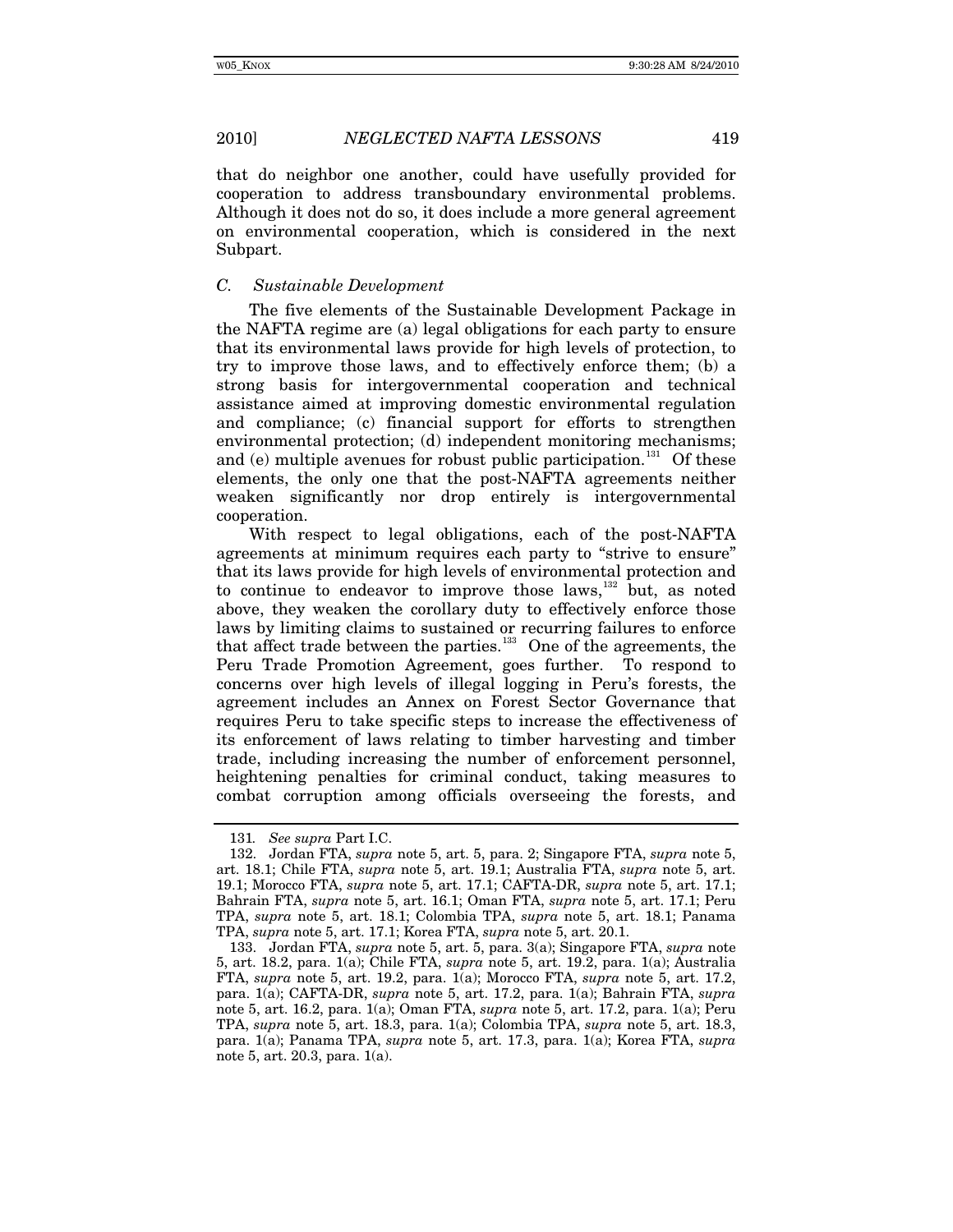improving its compliance with CITES with respect to endangered trees, such as mahogany.<sup>[134](#page-29-0)</sup>

While these specific protections are stronger than those in other trade agreements, the Peru agreement does not include any funding to help Peru implement these provisions. As Professor Chris Wold notes, "Without committed funding, these provisions may become nothing more than potential and promises unfilled."[135](#page-29-1) The lack of funding is not unusual; none of the post-NAFTA regimes provide financial assistance for sustainable development on a level remotely comparable to that provided through the NADBank or even through the smaller NAFEC program.

Every post-NAFTA agreement does, however, provide for intergovernmental environmental cooperation, either in the trade agreement itself<sup>[136](#page-29-2)</sup> or in a side letter or agreement.<sup>[137](#page-29-3)</sup> The cooperation is not limited to environmental issues directly related to trade but rather promotes sustainable development more generally. Some of the agreements set out detailed plans of action. The Chile agreement, for example, commits the parties, inter alia*,* to work together to develop a PRTR program in Chile, help Chile to reduce mining pollution, and provide training to enhance enforcement capacity.<sup>138</sup> The cooperative programs often include such technical assistance.<sup>139</sup> Another example is the CAFTA-DR environmental <sup>8</sup> The cooperative programs often include such technical Another example is the CAFTA-DR environmental regime, under which U.S. agencies are helping to train their

135. Wold, *supra* note 4, at 248.

<span id="page-29-2"></span><span id="page-29-1"></span>136*. See, e.g.*, Chile FTA, *supra* note 5, Annex 19.3; Panama TPA, *supra* note 5, Annex 17.10.

138. Chile FTA, *supra* note 5, Annex 19.3, para. 1.

<span id="page-29-0"></span><sup>134.</sup> Peru TPA, *supra* note 5, Annex 18.3.4; *see* Wold, *supra* note 4, at 246– 47. Wold hails these provisions as breaking the mold of previous FTAs by focusing on "problems likely to emerge or be exacerbated by liberalized trade." *Id.* at 248. They thus address possible scale effects on a micro level, as the NAAEC studies suggest that they should. He notes, however, that the safeguards in the Peru agreement must be adopted only eighteen months after its entry into force, not before, as would be preferable in order to protect the resources from the increased attention likely to follow the lowering of barriers to trade. *Id.*

<span id="page-29-3"></span><sup>137</sup>*. See, e.g.*, Joint Statement on Environmental Technical Cooperation, U.S.-Jordan, para. 3, Oct. 24, 2000, http://www.ustr.gov/sites/default/files /uploads/agreements/fta/jordan/asset\_upload\_file948\_8465.pdf [hereinafter U.S.-Jordan Joint Statement]; Memorandum of Understanding on Environmental Cooperation, U.S.-Bahr., Sept. 14, 2004, http://www.ustr.gov /sites/default/files/uploads/agreements/fta/bahrain/asset\_upload\_file117

\_6318.pdf; Agreement on Environmental Cooperation art. II, Feb. 18, 2005, http://www.ustr.gov/sites/default/files/DR-CAFTA%20ECA.pdf [hereinafter CAFTA-DR Environmental Cooperation Agreement].

<span id="page-29-5"></span><span id="page-29-4"></span><sup>139.</sup> The Joint Statement on Environmental Cooperation between the United States and Australia says the least about technical assistance, presumably because neither government believes that it needs technical assistance from the other. *See* Joint Statement on Environmental Cooperation para. 3, U.S.-Austl., May 18, 2004, http://www.environment.gov.au/about /international/publications/statement.html.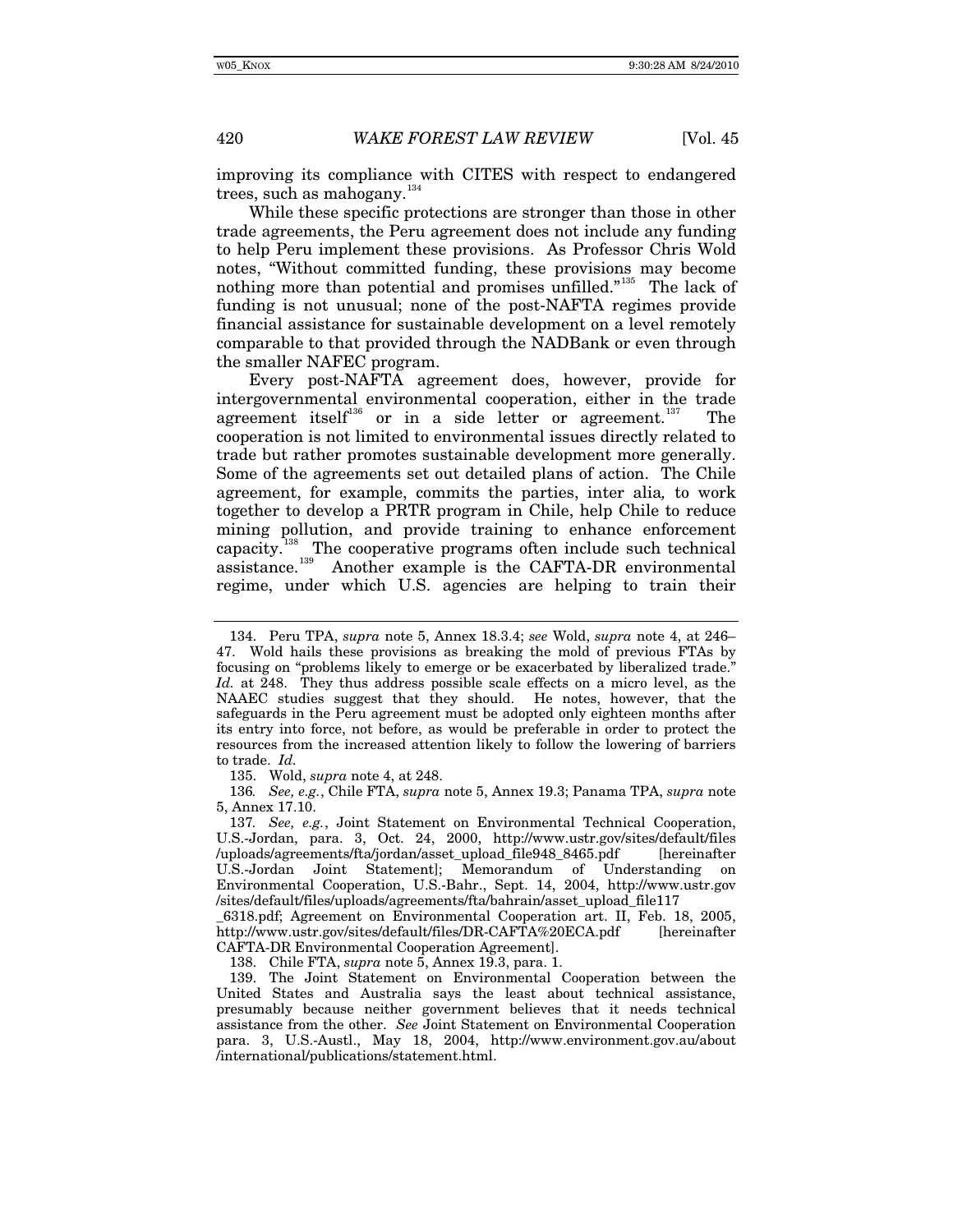counterparts in the region and to develop a model set of wastewater regulations.<sup>14</sup>

The agreements typically create bilateral bodies with the authority to agree on and oversee cooperative work plans after the agreements have entered into force. $^{141}$  $^{141}$  $^{141}$  None of the agreements, however, establishes an international organization like the Commission for Environmental Cooperation, with a secretariat and a set annual budget, to help administer the cooperative programs. As a result, the agreements leave implementation of their cooperative programs entirely to the governments, whose commitment to carry out the programs may wane after the political spotlight brought to bear during the negotiation and approval of the agreements has moved on to other issues.

In contrast to the relatively substantial attention the post-NAFTA agreements give to intergovernmental cooperation, most of the agreements do not provide for independent monitoring or duplicate the avenues of public participation established by the NAFTA environmental regime. The only agreements that provide for independent monitoring of any kind are the CAFTA-DR and the Peru, Colombia, and Panama agreements, all of which provide for citizen submissions procedures similar to the one established by the NAAEC. Like that procedure, they allow individuals and organizations<sup> $142$ </sup> to file a claim with a secretariat alleging that a party is failing to enforce its environmental law. If the submission meets certain criteria, which are virtually identical to those set out in the NAAEC, the secretariat may consider the submission, request a response, and recommend preparation of a factual record.<sup>14</sup>

In light of the experience of the CEC, which has seen governments try to influence the submissions procedure to avoid embarrassing reports,<sup>[144](#page-30-4)</sup> a key question is whether the secretariat

<span id="page-30-0"></span><sup>140.</sup> Bureau of Oceans & Int'l Envtl. & Scientific Affairs, U.S. Dep't of State, CAFTA-DR Environmental Cooperation Successes (Sept. 15, 2007), http://www.state.gov/g/oes/env/trade/caftadr/95302.htm. In fiscal year 2006, the U.S. government allocated \$18.5 million toward environmental projects with CAFTA-DR countries, including the establishment of the CAFTA-DR submissions procedure. *Id.*

<span id="page-30-1"></span><sup>141</sup>*. See, e.g.*, 2008–2011 Work Program Pursuant to the U.S.-Jordan Joint Statement on Environmental Technical Cooperation, U.S.-Jordan, Mar. 3, 2009, http://www.state.gov/documents/organization/131479.pdf; *see* Wold, *supra* note 4, at 240–44.

<span id="page-30-2"></span><sup>142.</sup> The agreements refer to any "person of a Party," which is defined to include both natural persons and enterprises. Panama TPA, *supra* note 5, art. 2.1; Colombia TPA, *supra* note 5, art. 1.3; Peru TPA, *supra* note 5, art. 1.3; CAFTA-DR, *supra* note 5, art. 2.1.

<span id="page-30-3"></span><sup>143.</sup> Panama TPA, *supra* note 5, arts. 17.8–.9; Colombia TPA, *supra* note 5, arts. 18.8–.9; Peru TPA, *supra* note 5, arts. 18.8–.9; CAFTA-DR, *supra* note 5, arts. 17.7–.8; *see also* NAAEC, *supra* note 2, art. 14.

<span id="page-30-4"></span><sup>144</sup>*. See* Garver, *supra* note 35, at 35–38; Markell, *supra* note 36, at 449–50; Wold, *supra* note 4, at 227–32.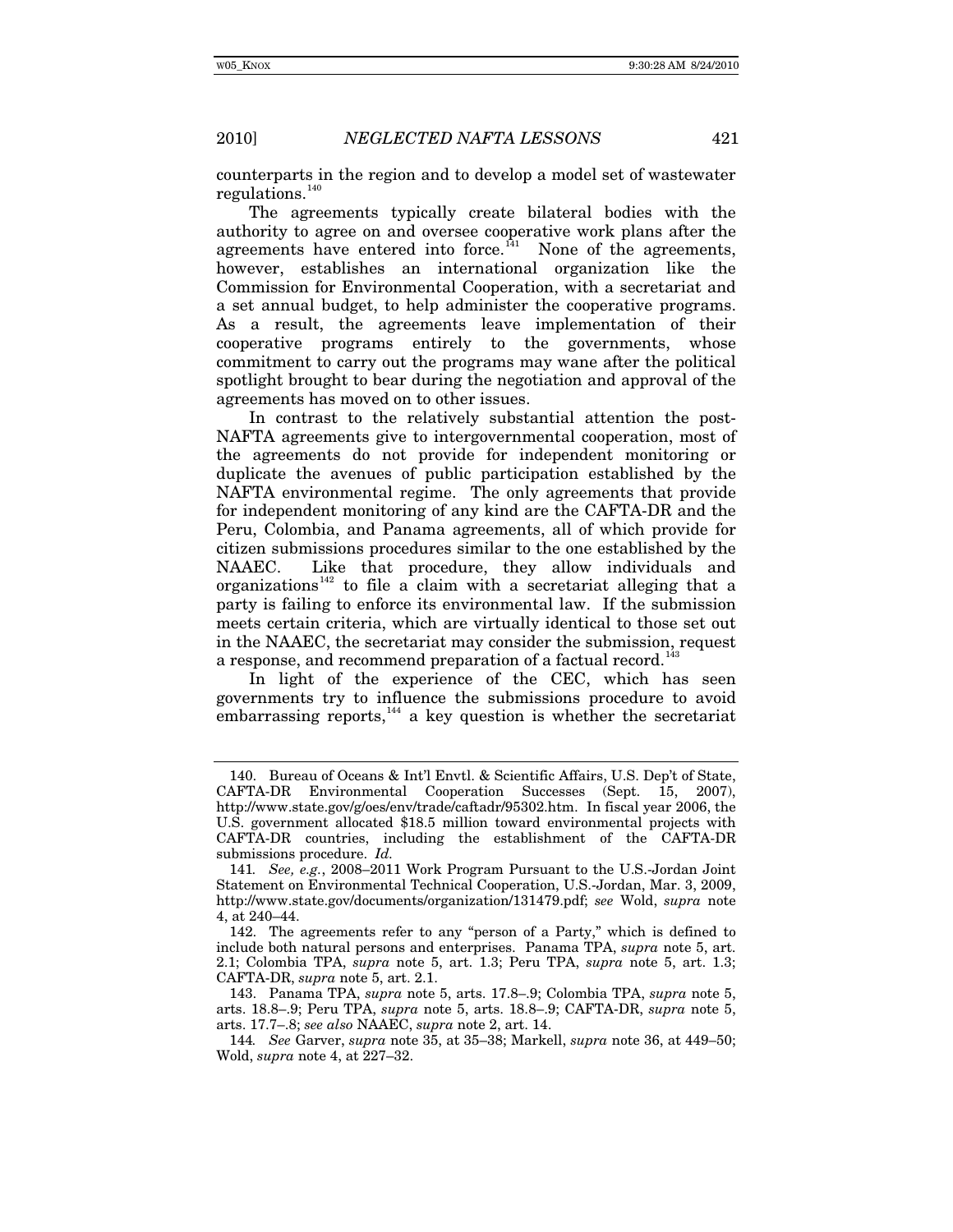that receives the submissions and prepares the reports under these new agreements will be independent of government control. Since the agreements do not create a new international organization with a secretariat of its own, the parties have had to turn to existing organizations. The CAFTA-DR parties established the secretariat for its submissions within the Secretariat for Central American Economic Integration but under the sole direction of the council of government representatives created by the CAFTA-DR.<sup>[145](#page-31-0)</sup> Although it is too early to tell whether the CAFTA-DR Secretariat will prove to be as independent from government control as the CEC Secretariat has been, an early sign is positive. In one of its first decisions, regarding a complaint that the Dominican Republic was failing to effectively enforce its law protecting sea turtles, the Secretariat looked to CEC precedents in deciding not to impose a strict standing requirement on the submitter.<sup>[146](#page-31-1)</sup>

One difference between the CEC submissions procedure and those in the four post-NAFTA agreements is that while the NAAEC requires a two-thirds vote of the members of the Council to authorize preparation of a factual record, the later agreements require only that one government instruct it to do so.<sup>[147](#page-31-2)</sup> This might suggest that factual records will be easier to obtain under these agreements than under the CEC procedure. In practice, however, a state may be reluctant to request a judgment on another's environmental record without the support of other states.<sup>1</sup>

Even if the CAFTA-DR Secretariat turns out to be as competent as the CEC Secretariat and the parties allow factual records to be prepared, at best the new procedures will only be as effective as the CEC procedure, rather than an improvement on it. The new procedures do not address the problems that have hampered the CEC process, including the constant temptation for governments to restrict the scope of factual records, the failure of factual records to draw clear conclusions about whether states have failed to

<span id="page-31-0"></span><sup>145.</sup> Agreement Establishing a Secretariat for Environmental Matters Under the Dominican Republic-Central America-United States Free Trade Agreement arts. 3, 5–6, July 27, 2006, http://ustraderep.gov/assets/Trade \_Agreements/Regional/CAFTA/Briefing\_Book/asset\_upload\_file803\_13194.pdf.

<span id="page-31-1"></span><sup>146.</sup> CAFTA-DR Secretariat for Envtl. Matters, *Determination According to Articles 17.7.2 and 17.7.4 of the Free Trade Agreement Between the Dominican Republic, Central America and the United States of America*, Dec. 6, 2007, at 7, http://cabrera-verde.org/files/Determinacion\_OriginalEng.pdf.

<span id="page-31-2"></span><sup>147</sup>*. Compare* NAAEC, *supra* note 2, art. 15, para. 2, *with* Panama TPA, *supra* note 5, art. 17.9, para. 2, Colombia TPA, *supra* note 5, art. 18.9, para. 2, Peru TPA, *supra* note 5, art. 18.9, para. 2, *and* CAFTA-DR, *supra* note 5, art. 17.8, para. 2.

<span id="page-31-3"></span><sup>148.</sup> Perhaps to avoid forum shopping between the various submissions procedures, a U.S. national is only allowed to bring a submission to the CEC. Panama TPA, *supra* note 5, art. 17.8, para. 3; Colombia TPA; *supra* note 5, art. 18.8, para. 3; Peru TPA, *supra* note 5, art. 18.8, para. 3; CAFTA-DR, *supra* note 5, art. 17.7, para. 3.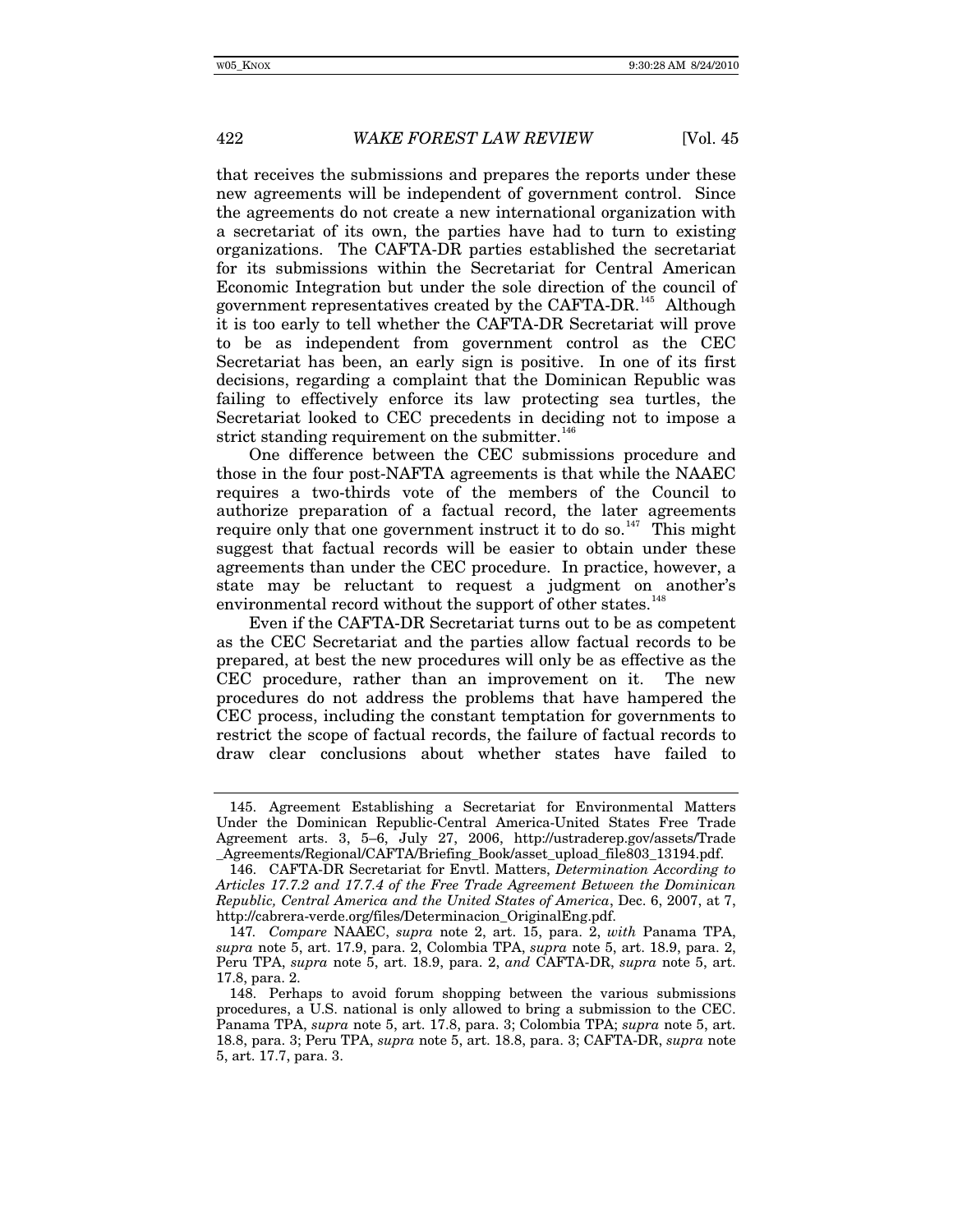effectively enforce their laws, and the lack of a mechanism to address any problems revealed by the factual records.

With the exception of these submissions procedures, the post-NAFTA agreements provide no avenues for public participation. None of the joint intergovernmental bodies established to oversee the technical-cooperation projects are designed to allow and promote public participation, as is the CEC and the BECC. None provide for a joint public advisory committee such as the one that advises the CEC, much less for citizen representation on the governing body, as does the BECC/NADBank Agreement. As a result, the governments' implementation of their commitments under the agreements is likely to be less responsive to the concerns of the public, as well as less susceptible to public oversight.<sup>[149](#page-32-0)</sup>

#### **CONCLUSIONS**

Fifteen years of experience with the NAFTA environmental regime provide important lessons for the design of environmental provisions in free trade agreements. Unfortunately, the United States has ignored almost all of those lessons in negotiating its post-NAFTA agreements. This result would be troubling even if the NAFTA regime were highly effective, but in light of its shortcomings, the failure of the United States to improve upon it is particularly disappointing. For environmental provisions in U.S. trade agreements to be more than greenwash, they must address environmental concerns with trade in light of the experience gained under NAFTA. The NAFTA environmental regime developed tools that can greatly help the United States and its trading partners combine economic integration with sustainable development, but only if they use and strengthen the tools rather than neglect them. To date, the record is not promising.

This Article has explained *how* the environmental regimes embedded in post-NAFTA trade agreements have fallen short of the NAFTA standard. A complete examination of *why* they have done so would require another article, but two reasons may be noted here.

First, U.S. trade negotiations have coupled labor and environmental concerns even though they raise very different issues. This has made it more difficult to focus on how best to address each set of concerns. For example, the baseless fear that U.S. corporations may move abroad in search of lower environmental costs acquires political force because of the parallel,

<span id="page-32-0"></span><sup>149</sup>*. See* Wold, *supra* note 4, at 238 ("The failure of FTAs to include an independent body like the JPAC acting as the 'intermediary between the Council and the concerned public' and the 'public conscience' of the CEC is a real loss for subsequent FTAs. The absence of anything similar to the JPAC in subsequent FTAs suggests that the United States and its trading partners want as little public oversight as possible.") (quoting CEC, *Ten Years*, *supra* note 4, at 34)).